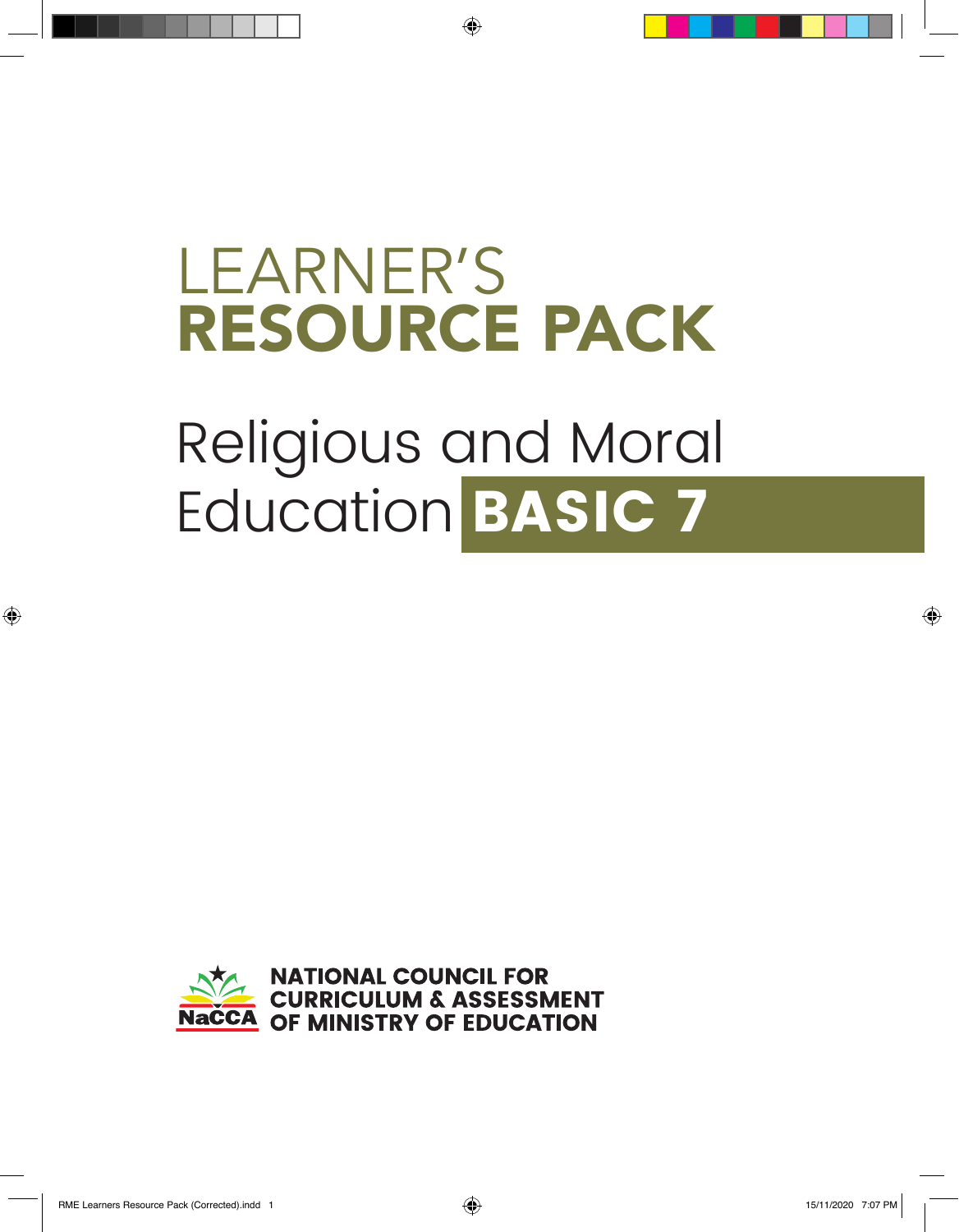## Writing Panel

| <b>NAME</b>                      | <b>INSTITUTION</b>                                    |
|----------------------------------|-------------------------------------------------------|
| Dr. Bonsu Osei- Owusu (PhD)      | Dept. of Religious Studies and Ethics,<br><b>MUCG</b> |
| Dr. Braimah Imurana Awaisu (PhD) | Dept. of Political Science, UEW                       |
| Evelyn Yaa Denteh (MPhil)        | West Africa Senior High                               |
| Dr. Yaw Sarkodie Agyeman (PhD)   | Dept. of Religion and Human Value, UCC                |

 $\bigoplus$ 



⊕

National Council for Curriculum and Assessment (NaCCA) P. O. Box CT PMB 77 Cantonments Accra Telephone: 0302909071, 0302909862 Email: info@nacca.gov.gh Website: www.nacca.gov.gh

RME Learners Resource Pack (Corrected).indd 2 15/11/2020 7:07 PM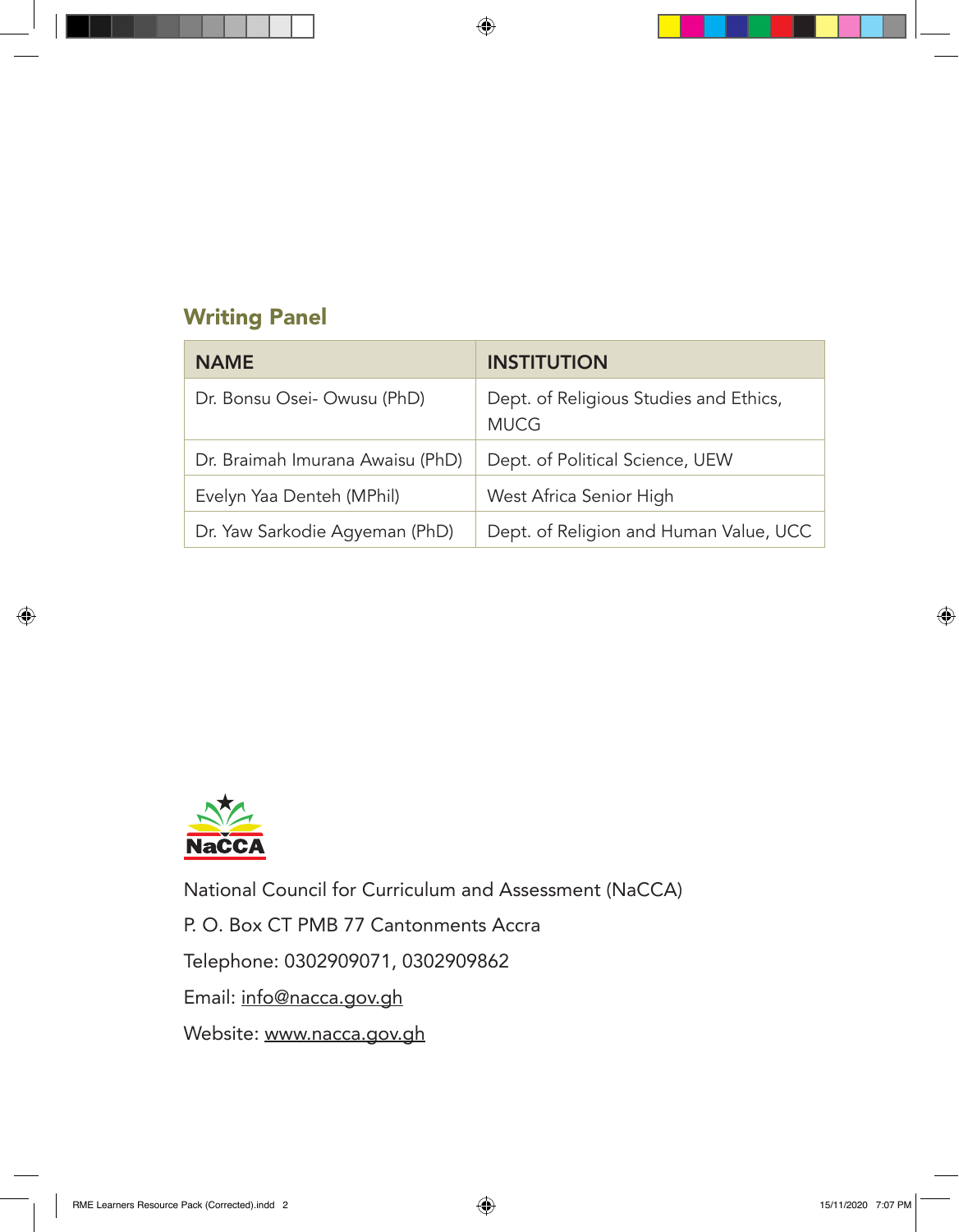

| Part A 5 |                                                  |  |
|----------|--------------------------------------------------|--|
|          |                                                  |  |
| PART B 8 |                                                  |  |
|          |                                                  |  |
|          |                                                  |  |
|          |                                                  |  |
|          |                                                  |  |
|          |                                                  |  |
|          |                                                  |  |
|          |                                                  |  |
|          |                                                  |  |
|          |                                                  |  |
|          | STRAND 4: RELIGIOUS LEADERS AND PERSONALITIES 18 |  |
|          |                                                  |  |
|          |                                                  |  |
|          |                                                  |  |
|          |                                                  |  |
|          |                                                  |  |
|          |                                                  |  |
|          |                                                  |  |
|          |                                                  |  |
|          |                                                  |  |

 $\bigoplus$ 



15/11/2020 7:07 PM

 $\bigoplus$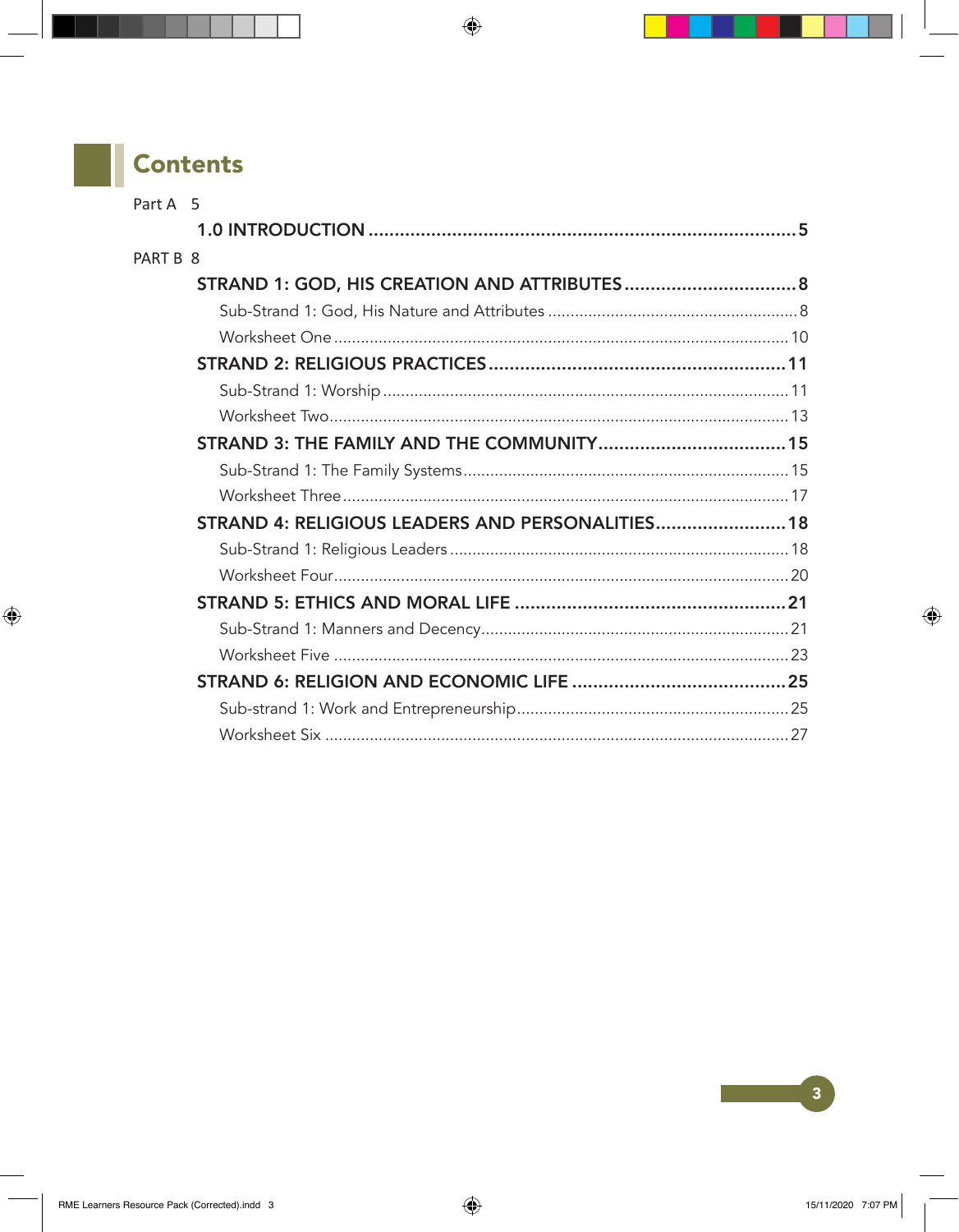

 $\overline{\phantom{0}}$ 

 $\bigoplus$ 

ı

 $\bigoplus$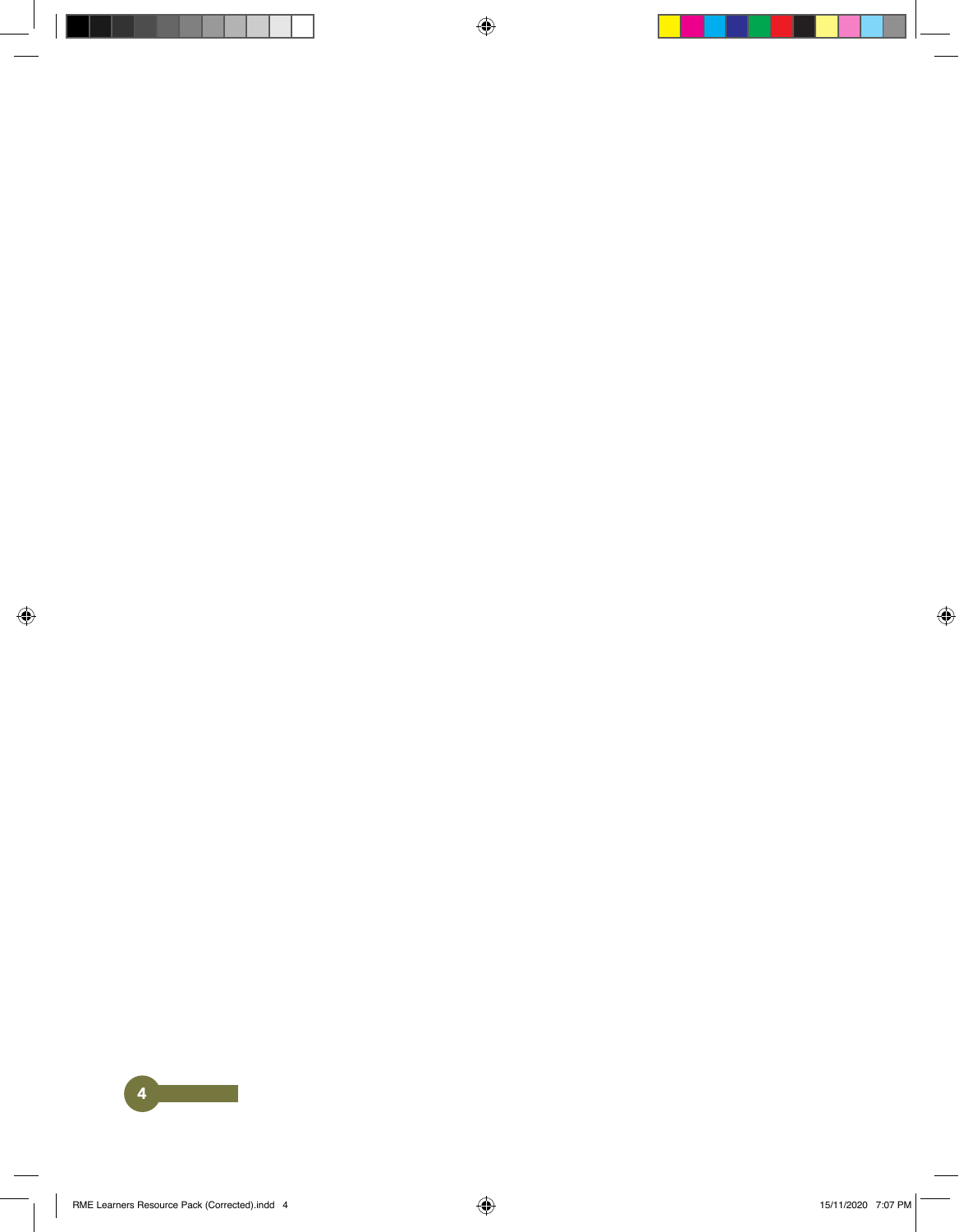## Part A

### 1.0 INTRODUCTION

This Learner's Resource Pack is an overview of all that you, the learner, need to know about the new Religious and Moral Education (RME) curriculum. It contains learning activities that will help you understand what you will learn, what your teacher will teach you and how your learning will also be assessed. It also contains the strategies that will make you learn effectively.

⊕

In this resource pack, you will know the strands and sub-strands and the content standard of each sub-strand. You will also find activities that your teacher will give to you to help you understand each content standard. These activities will be in the form of group work, project work, reading assignments, homework and community activities among others. Your teacher needs to know if you are achieving the standard set for each sub-strand and, if needed, find ways to help you to achieve them. The pack therefore makes you aware of how you will be assessed. There are several ways of learning. The pack helps you identify some of them for you to choose the one that is the most suitable for you.

#### Aim/Objectives

⊕

The general aim of this learner's resource pack is to help you to own your learning. Specifically, after reading this pack, you would:

- 1. know the content standard of each lesson;
- 2. understand what you need to know before the lesson;
- **3.** identify the knowledge and skills to develop after the lesson;
- **4.** understand key words that will help you to understand the lesson;
- 5. choose ways you can use to learn on your own; and
- 6. summarise important ideas in the lesson that you must always keep in mind.

#### 1.1 How to use the leaner's resource pack

The curriculum is made up of six strands and twenty-four sub-strands. A strand is a broad area of the curriculum you will study. The sub-strands under

RME Learners Resource Pack (Corrected).indd 5 15/11/2020 7:07 PM

⊕

5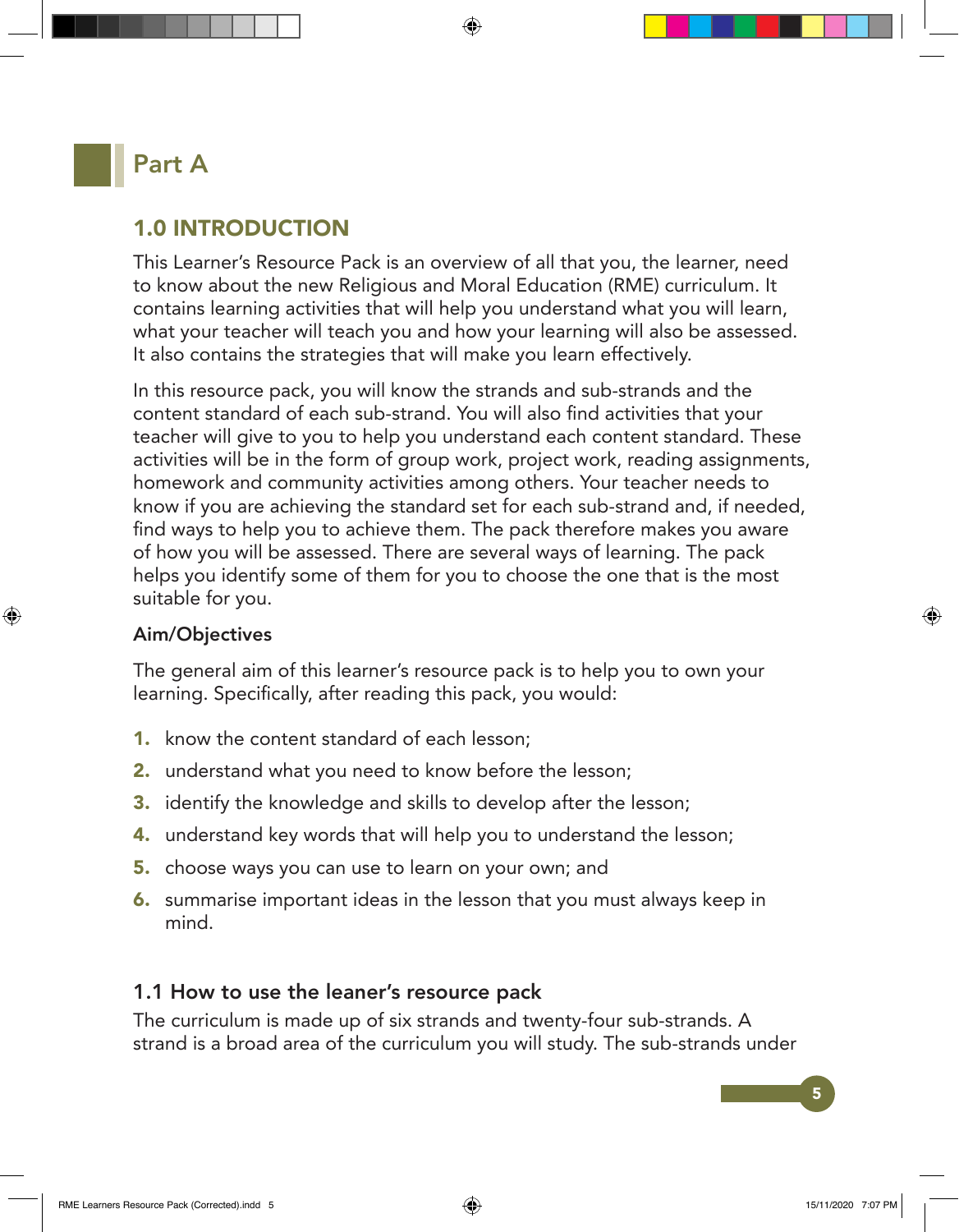each strand are the components or topics you will study. At the beginning of each lesson the content standard comprising the attitudes, knowledge and skills you need to acquire at the end of studying each topic is provided. You need to have a good understanding of each content standard. Before every lesson, your teacher will explain the content standard of the lesson to you. Each lesson is developed based on your previous knowledge. Your teacher will engage you in some activities to arrive at what you already know and use it to help you understand the lesson. Your teacher will ask you to do series of activities individually or in groups. Some of these activities are provided in this resource pack. Take note of the key words in each lesson. The key words are in bold characters. Find out the meaning of these words and understand how they are used. Always remember that your teacher is helping you to learn. You have to engage in all the activities that will help you to acquire the content standards.

⊕

#### 1.2 Structure and organisation of the Religious and Moral Education curriculum

| <b>STRANDS</b>                                       | <b>SUB-STRANDS</b>                                                                                                                                                                       | <b>B7</b>    | B <sub>8</sub> | <b>B9</b>    | <b>B10</b>   |
|------------------------------------------------------|------------------------------------------------------------------------------------------------------------------------------------------------------------------------------------------|--------------|----------------|--------------|--------------|
| GOD, HIS<br><b>CREATION AND</b><br><b>ATTRIBUTES</b> | <b>B7.1</b> God, His Nature and<br><b>Attributes</b><br>The Creation Stories of the<br>Three Major Religions in<br>Ghana<br>The Purpose and Usefulness of<br>Creation<br>The Environment | ✓            | $\checkmark$   | $\checkmark$ | ✓            |
| <b>RELIGIOUS</b><br><b>PRACTICES</b>                 | Worship<br>Rites of Passages<br>Religious Songs and<br>Recitations<br>Religious Festivals                                                                                                | $\checkmark$ | $\checkmark$   | $\checkmark$ | $\checkmark$ |

#### SCOPE AND SEQUENCE



⊕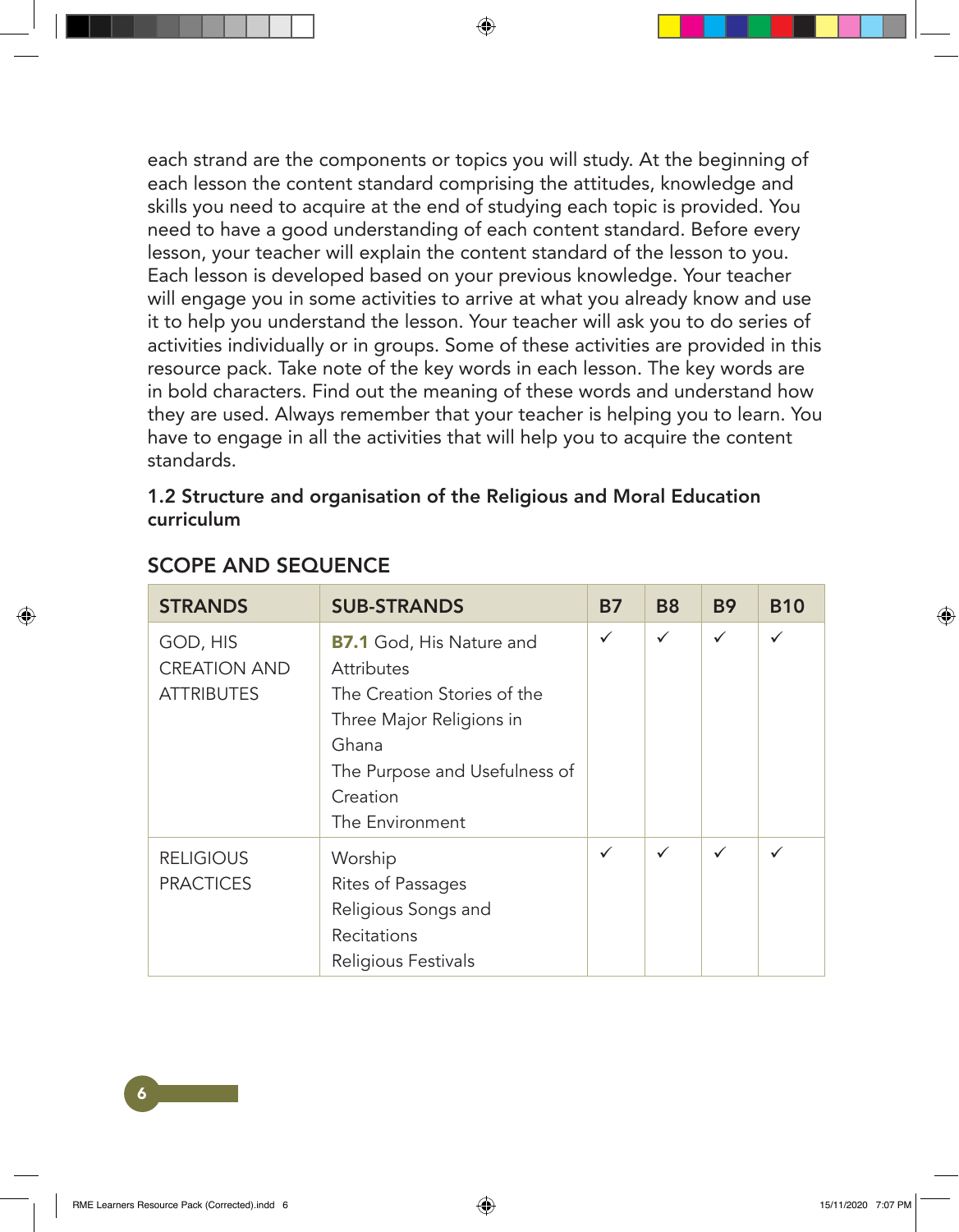| THE FAMILY AND<br>THE COMMUNITY                                | <b>Family Systems</b><br>Authority and Obedience<br>Religion and Social Cohesion<br>Personal Safety in the<br>Community                    |              |              |   |   |
|----------------------------------------------------------------|--------------------------------------------------------------------------------------------------------------------------------------------|--------------|--------------|---|---|
| <b>RELIGIOUS</b><br><b>LEADERS AND</b><br><b>PERSONALITIES</b> | Religious Leaders<br><b>Prophets and Ancestors</b><br>The Apostles and Caliphs<br>Women in Religion and<br>Leadership Positions            | $\checkmark$ | $\checkmark$ | ✓ | ✓ |
| <b>ETHICS AND</b><br><b>MORAL LIFE</b>                         | Manners and Decency<br>Moral Teachings in the Three<br>Major Religions in Ghana<br>Reward, Punishment and<br>Repentance<br>Substance Abuse | ✓            |              |   |   |
| <b>RELIGION AND</b><br><b>ECONOMIC LIFE</b>                    | Work and Entrepreneurship<br>Money<br><b>Bribery and Corruption</b><br>Time and Leisure                                                    | ✓            | ✓            | ✓ |   |

**Contract** 7

 $\overline{\phantom{a}}$ 

 $\bigoplus$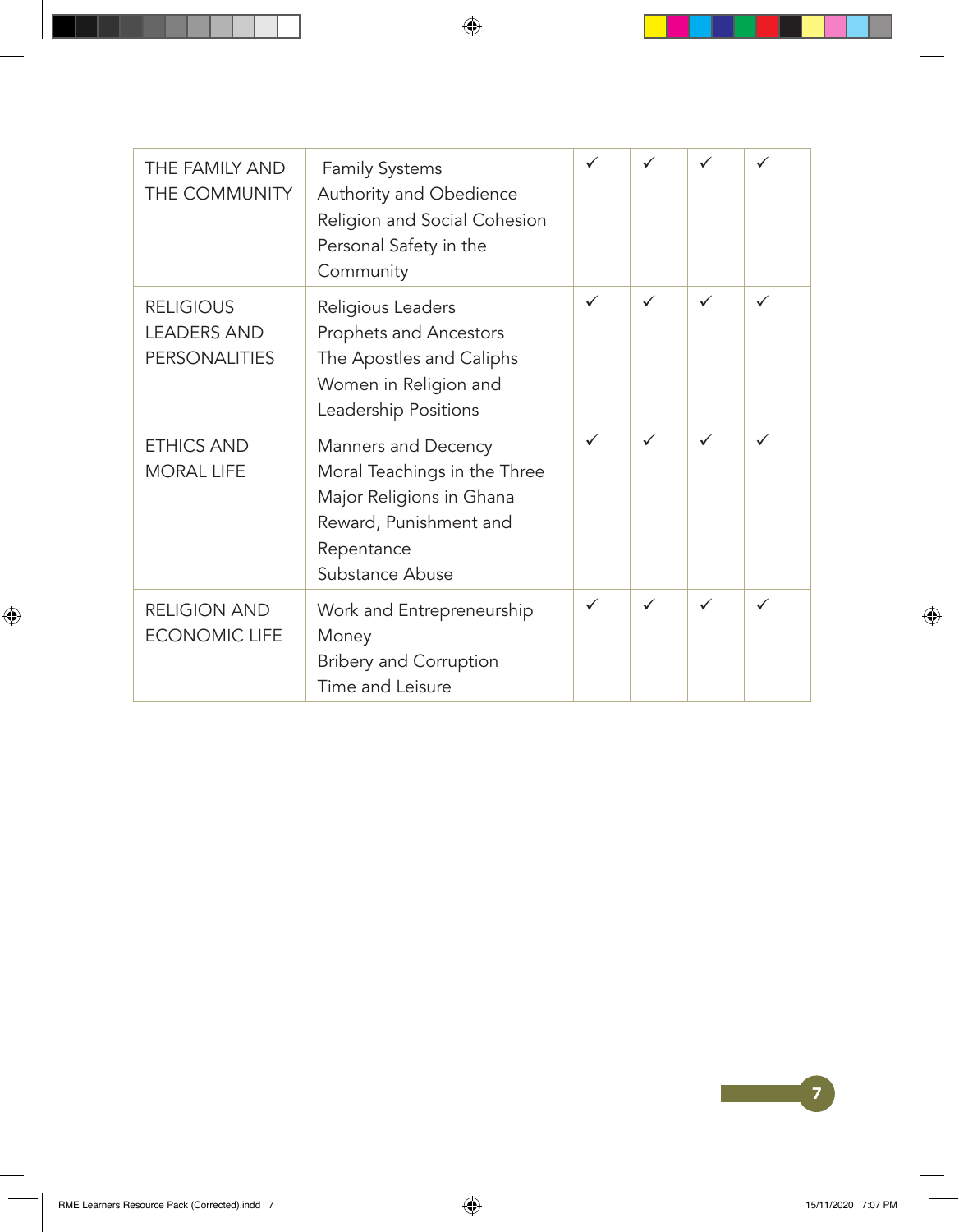## PART B

## STRAND 1: GOD, HIS CREATION AND ATTRIBUTES

 $\bigoplus$ 

| Content<br>standard                                         | B7 1.1.1. Discuss the nature of God through His<br>attributes                                                                                                                                                                                                                                                                                                                                                                        |
|-------------------------------------------------------------|--------------------------------------------------------------------------------------------------------------------------------------------------------------------------------------------------------------------------------------------------------------------------------------------------------------------------------------------------------------------------------------------------------------------------------------|
| What you should<br>know already                             | In Primary 6 you learnt some attributes of God so you know<br>some of the attributes of God.                                                                                                                                                                                                                                                                                                                                         |
| What will you<br>learn?<br>What skills will you<br>develop? | • You will learn about the nature of God through His<br>attributes. You will learn how you can apply aspects of<br>God's nature such as kindness, honesty and love in your<br>everyday life. You will also identify the similarities in the<br>way that the nature of God is understood through His<br>attributes in the three major religions in Ghana<br>• You will develop values such as love, kindness, mercy and<br>obedience. |
|                                                             | • You will also learn how to think critically; how to work<br>with others and how to identify yourself with your culture.<br>You will also learn how to resist bad global influences on<br>your culture and at the same time learn to respect other<br>people's culture.                                                                                                                                                             |
| Language and<br>vocabulary you will<br>need to use          | Attributes, Nature, Omnipotent, Omnipresent,<br>Omniscient                                                                                                                                                                                                                                                                                                                                                                           |

## Sub-Strand 1: God, His Nature and Attributes

8

 $\bigoplus$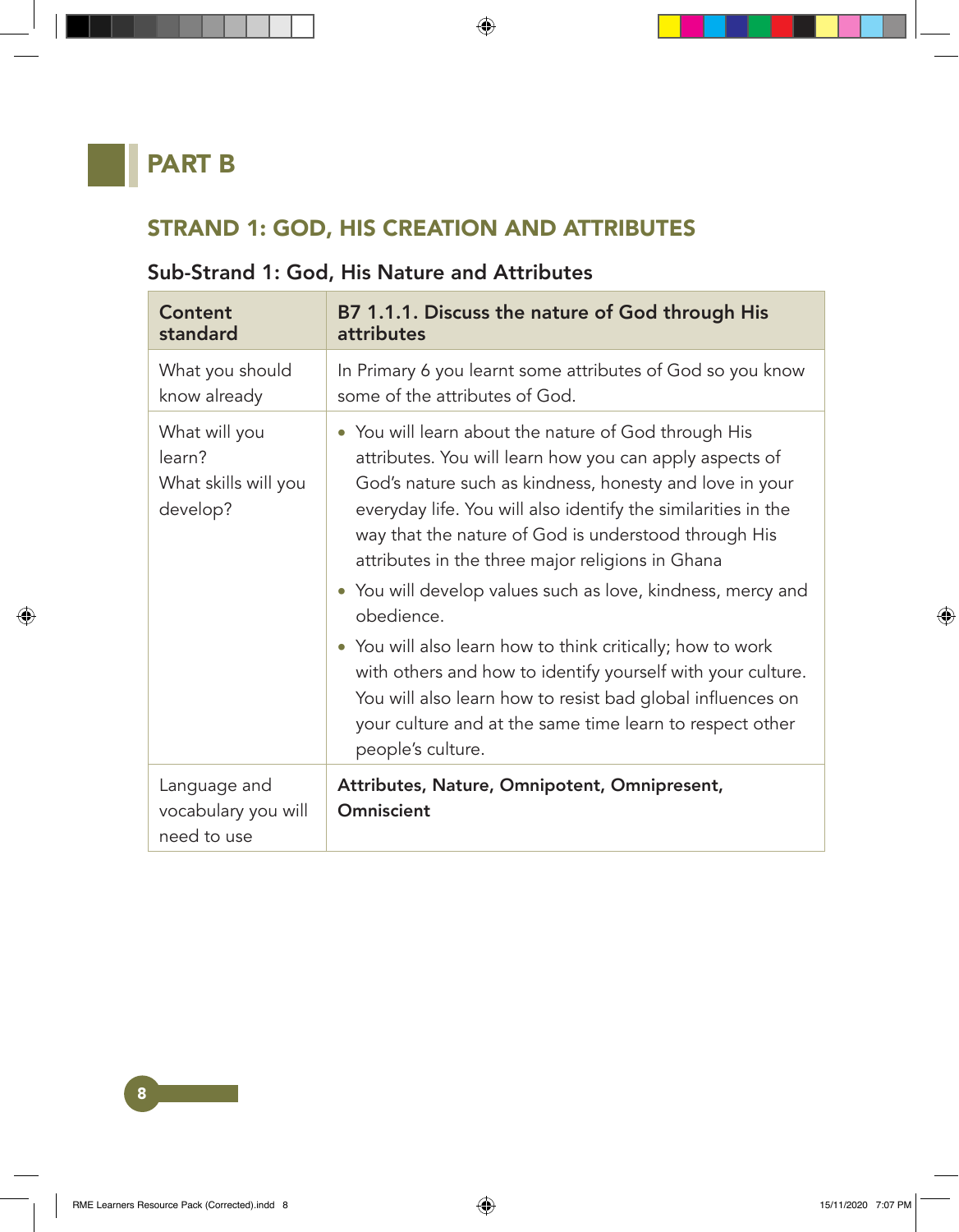| Ways to extend<br>your understanding                      | • Have a discussion with your parents/pastor/imam on how<br>human beings can show the nature of God in their life. It<br>is advised that you work in pairs or in groups. Share your<br>findings in class.<br>• Form a class-based club called 'Nature of God Club'.<br>Members should decide one nature of God they will<br>emulate each week of the term. You should watch each<br>other to see if members live by your collective decisions.<br>• Ask a minimum of six people in your local community<br>how they understand the attributes of God using local<br>languages. Record your findings and bring into class for<br>discussion. |
|-----------------------------------------------------------|---------------------------------------------------------------------------------------------------------------------------------------------------------------------------------------------------------------------------------------------------------------------------------------------------------------------------------------------------------------------------------------------------------------------------------------------------------------------------------------------------------------------------------------------------------------------------------------------------------------------------------------------|
| Things you will<br>need to remember<br>for future lessons | The attributes religions give to God reveal His nature.<br>0<br>• Human beings are expected to show the nature of God in<br>our daily lives. For example,<br>• God is love so I must also love my neighbour.<br>• If I help my neighbour I have shown the nature of God as<br>being kind.<br>If I forgive my neighbour I have exhibited the merciful<br>$\bullet$<br>nature of God.<br>The three main religions in Ghana have some things in<br>$\bullet$<br>common among them on the nature of God.                                                                                                                                        |

 $\overline{\phantom{a}}$ 

 $\bigoplus$ 

 $\bigoplus$ 

9

**Contract**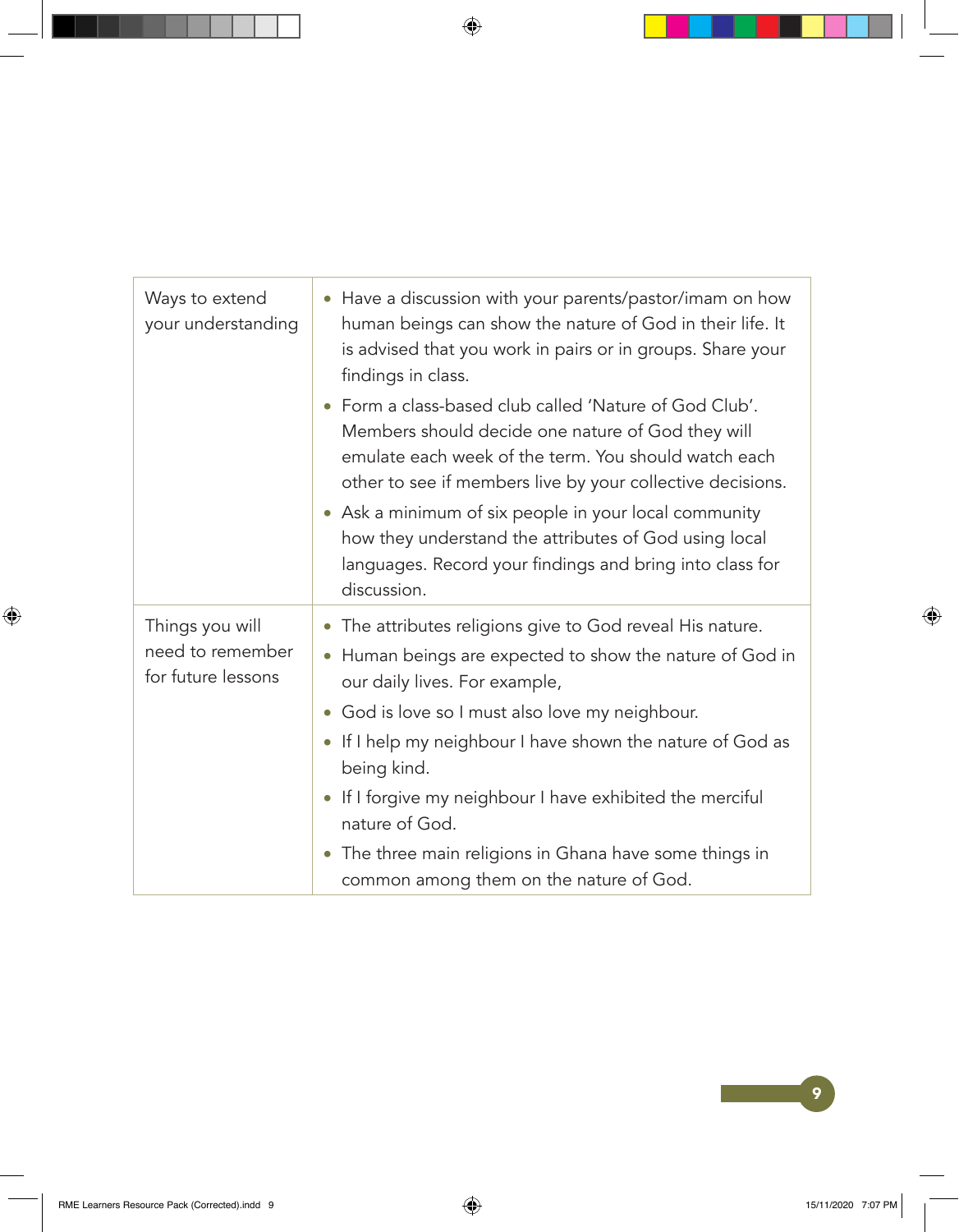#### Worksheet One

| Nature of God                | Ways of exhibiting in life | Moral Lesson |
|------------------------------|----------------------------|--------------|
| Love<br>Patience<br>Merciful |                            |              |
| Etc.                         |                            |              |

⊕

#### Activity Instructions

- Make a table of the attributes that Islam, Christianity and an indigenous Ghanaian religion give to God. Identify the similarities in the attributes among the religions.
- Role-play how you relate the attributes of God to your life.

#### Teaching Resources

The Bible, The Qur'an, video clips/pictures/charts depicting people exhibiting the attributes of God. E.g. people behaving charitably, people being creative, people being reconciled.

#### In-Class Assessment Task

Copy the worksheet above and complete each section giving as much detail and as many examples as possible.

#### Homework

 $\Leftrightarrow$ 

- 1. Your teacher will ask you to write an essay on the attributes of God and present your works for class discussion. You are encouraged to make use of resources on the internet for more of the attributes of God from the three major religions. Alternatively, in pairs or groups, you can find these attributes from religious leaders of the three main religions in Ghana who are in your community.
- **2.** Have a discussion with your parents/pastor/imam on how human beings can show the nature of God in their life. It is advised that you work in pairs or in groups. Share your findings in class.
- **3.** Ask a minimum of six people in your local community as to how they understand the attributes of God using local languages. Record your findings and bring to class for discussion.

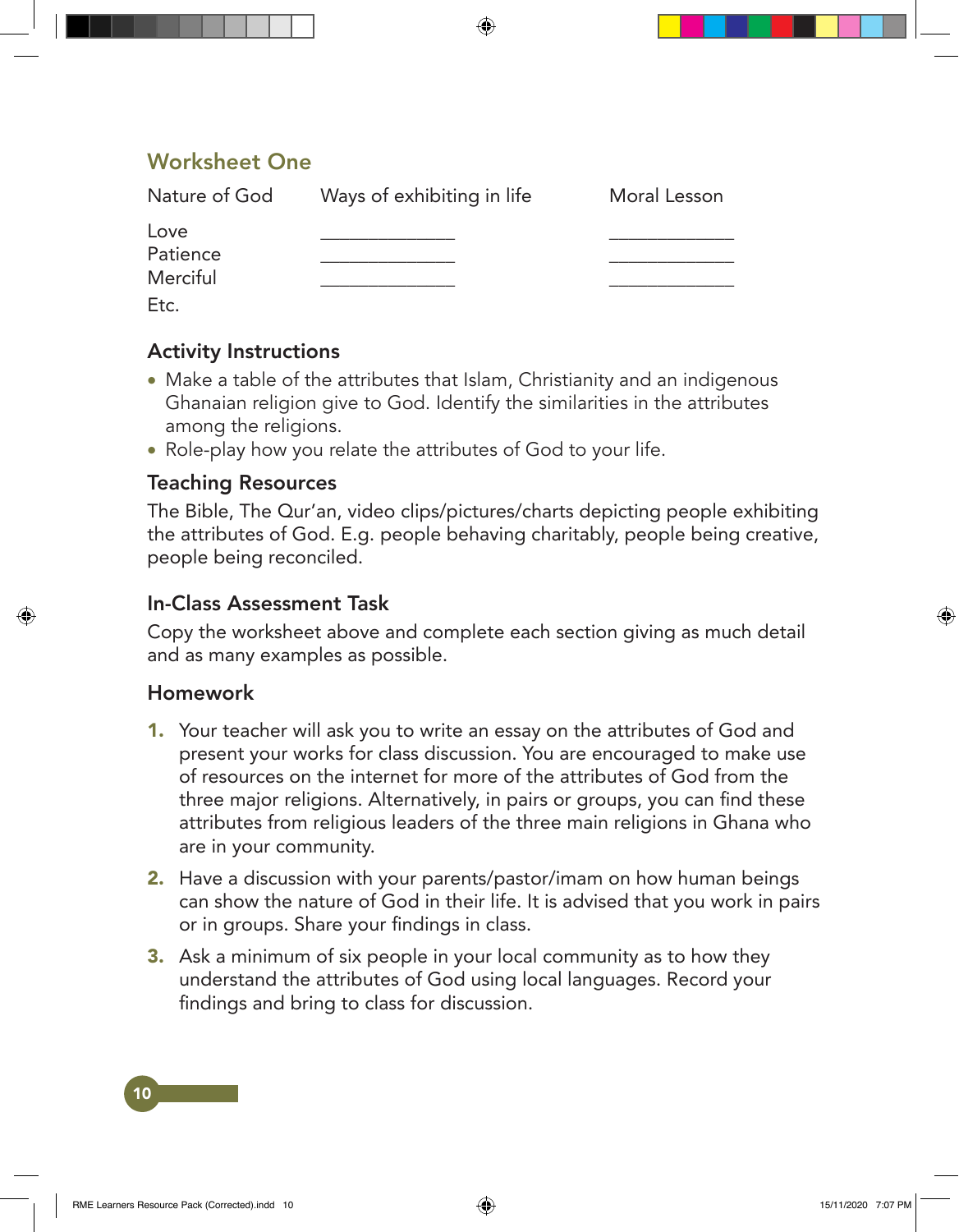4. Draw a scene of someone showing one of the natures of God, for example, love, patience, merciful.

◈

## STRAND 2: RELIGIOUS PRACTICES

#### Sub-Strand 1: Worship

| Content<br>standard                                         | B7 2.1.1: Explain how worship is performed in the<br>three major religions in Ghana and identify the moral<br>lessons in the worship                                                                                                                                                                                                                                                                                                                                                                                                                                                                                                                                                                                                                                                                                        |
|-------------------------------------------------------------|-----------------------------------------------------------------------------------------------------------------------------------------------------------------------------------------------------------------------------------------------------------------------------------------------------------------------------------------------------------------------------------------------------------------------------------------------------------------------------------------------------------------------------------------------------------------------------------------------------------------------------------------------------------------------------------------------------------------------------------------------------------------------------------------------------------------------------|
| What you should<br>know already                             | You know how worship is performed in your religion. You have<br>also seen parts of the worship life of other religions.                                                                                                                                                                                                                                                                                                                                                                                                                                                                                                                                                                                                                                                                                                     |
| What will you<br>learn? What<br>skills will you<br>develop? | • You are going to learn about the meaning and types of<br>worship in the three major religions in Ghana; describe the<br>modes of worship in the three major religions and identify<br>and explain the moral lessons from worship. You will also<br>learn the role prayer plays in the life of the believers of the<br>three main religions in Ghana.<br>• You will develop values such cleanliness, discipline,<br>togetherness and unity, respect, tolerance and charity.<br>• The skills you will learn include critical thinking, how to<br>obtain information from the internet and what to do or not<br>do when you are accessing information from the internet.<br>Other skills are how to work in a group, how to identify<br>yourself with your culture and defend it while respecting<br>other people's culture. |
| Language and<br>vocabulary you<br>will need to use          | Morality, Prayer, Worship, Libation, Sacrifice, Prayer,<br>Incantations, Sacrifice, Spirit Possession, Divination, Offertory,<br>Sermon, Baptism, Niyyat (intention), Ablution, Genuflections,<br>The Five Pillars of Islam, Recitation, Glorification, Sadaqah                                                                                                                                                                                                                                                                                                                                                                                                                                                                                                                                                             |

RME Learners Resource Pack (Corrected).indd 11 15/11/2020 7:07 PM

 $\bigoplus$ 

 $\bigoplus$ 

11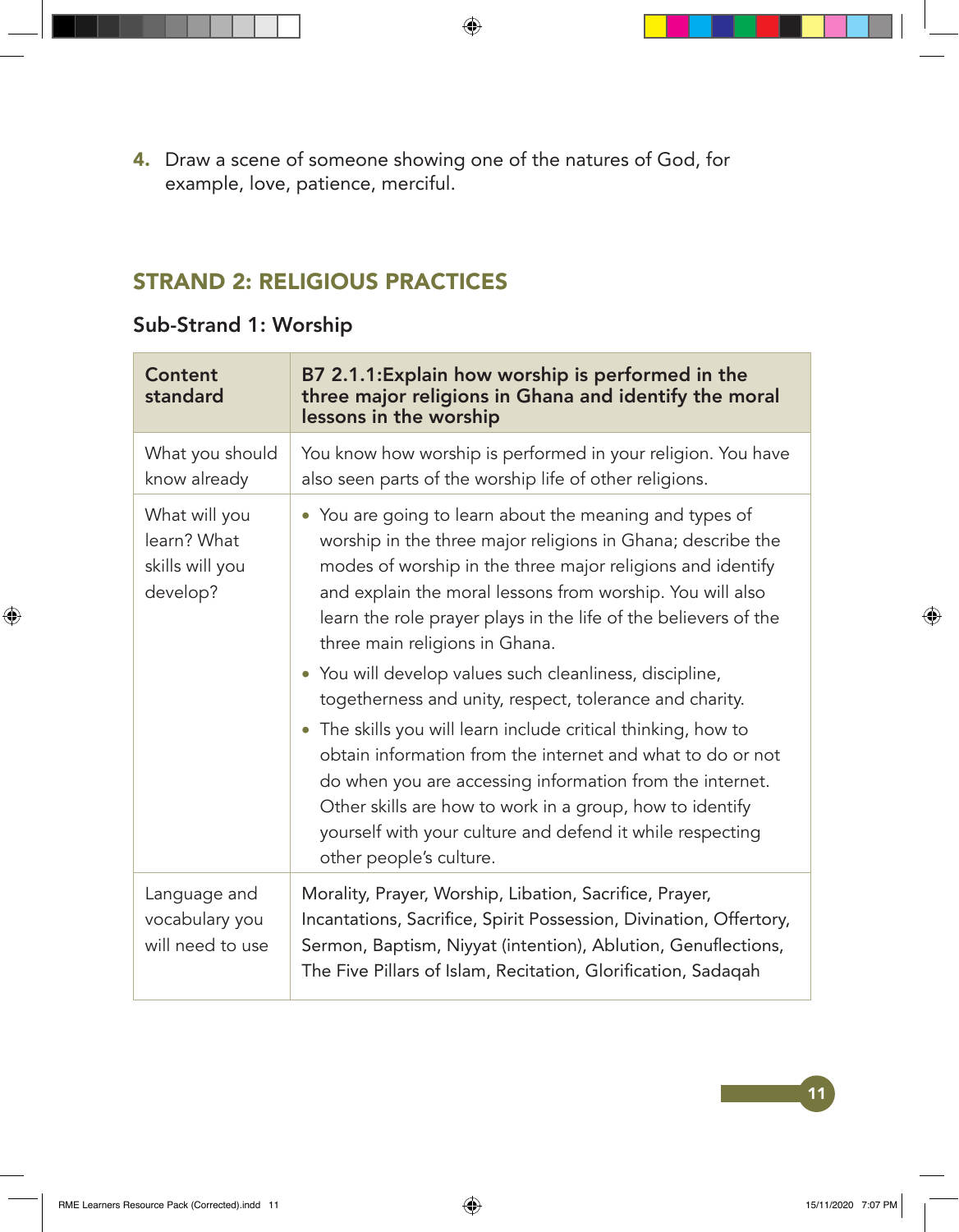| Ways to<br>extend your<br>understanding | In groups, your teacher will ask you to identify the types of<br>$\bullet$<br>prayer in the three major religions and present findings in<br>class for discussion.                                                                         |
|-----------------------------------------|--------------------------------------------------------------------------------------------------------------------------------------------------------------------------------------------------------------------------------------------|
|                                         | • Consult a/an pastor/priest/imam and parents to explain<br>why we must be in constant touch with God? Present your<br>findings in class for discussion.                                                                                   |
|                                         | • Go to the internet to search for materials on how the three<br>main religions in Ghana worship. Or in pairs or groups,<br>members of each one of the three main religions can<br>demonstrate how worship is performed in their religion. |
| Things you<br>will need to              | • Worship is a conversation or communication between<br>humans and God or a deity.                                                                                                                                                         |
| remember for<br>future lessons          | • Worship can be private or communal.                                                                                                                                                                                                      |
|                                         | • Worship takes place every day or week or on special<br>occasions.                                                                                                                                                                        |
|                                         | • Worship makes us do self-examination to know what we do<br>wrong and ask for forgiveness.                                                                                                                                                |
|                                         | • Worship brings human beings closer to God.                                                                                                                                                                                               |
|                                         | • Worship brings all worshippers together to feel that they are<br>one.                                                                                                                                                                    |
|                                         | • Prayer is an example of an activity which takes place in<br>worship.                                                                                                                                                                     |
|                                         | Where are similarities and differences in activities performed<br>in worship among the three main religions in Ghana?                                                                                                                      |



 $\bigoplus$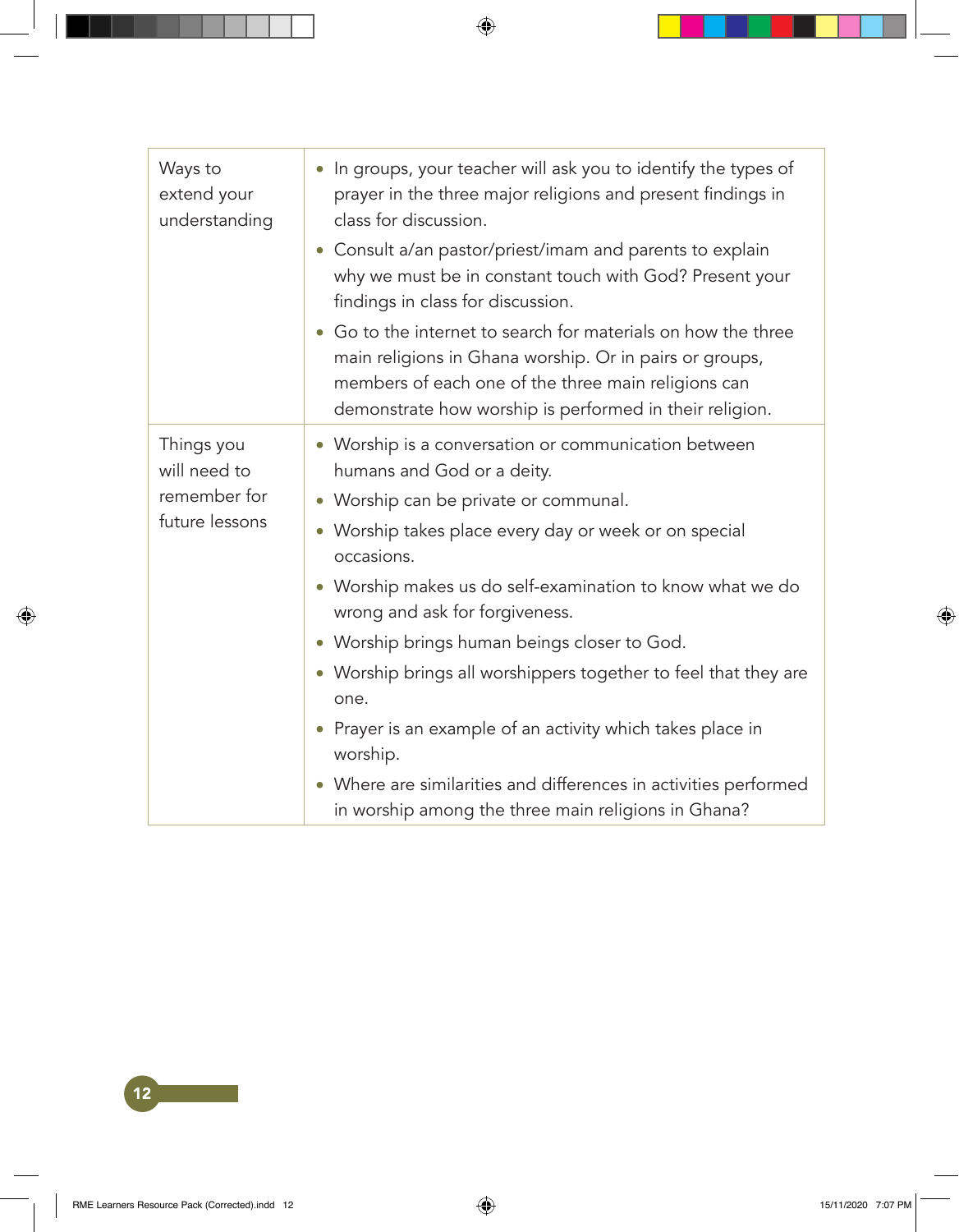#### Worksheet Two

#### Table of activities in worship

| <b>Religion</b>                           | <b>Types of</b><br>worship | <b>Activities</b><br>in worship | Common<br><b>Activities</b> | <b>Moral</b><br>Lessons in<br>Worship | <b>Activity(ies)</b><br>which is/<br>are found in<br>one or two<br>religion(s) |
|-------------------------------------------|----------------------------|---------------------------------|-----------------------------|---------------------------------------|--------------------------------------------------------------------------------|
| African<br><b>Traditional</b><br>Religion |                            |                                 |                             |                                       |                                                                                |
| Christianity                              |                            |                                 |                             |                                       |                                                                                |
| Islam                                     |                            |                                 |                             |                                       |                                                                                |

⊕

#### Activity Instructions

⊕

- You will be asked to dramatise how you relate the moral lessons from worship to your life.
- In groups of mixed faith, you will be asked to identify the types of prayer in the three major religions and present findings in class for discussion.
- You will be asked to use skits to demonstrate how prayer is performed in the three major religions.
- You will be asked to compare the use of prayer across the three different religions in Ghana and identify similarities and differences.

#### Teaching Resources

Bible, Qur'an, the Cross, musical instruments, video clips/pictures of the worship life of the three main religions in Ghana

#### In-Class Assessment Task

Copy the worksheet above and fill in the blank spaces. Identify activities which are common to all the religions. Identify those activities which can be found in only one or two religion(s). Indicate the moral lessons which are found in worship.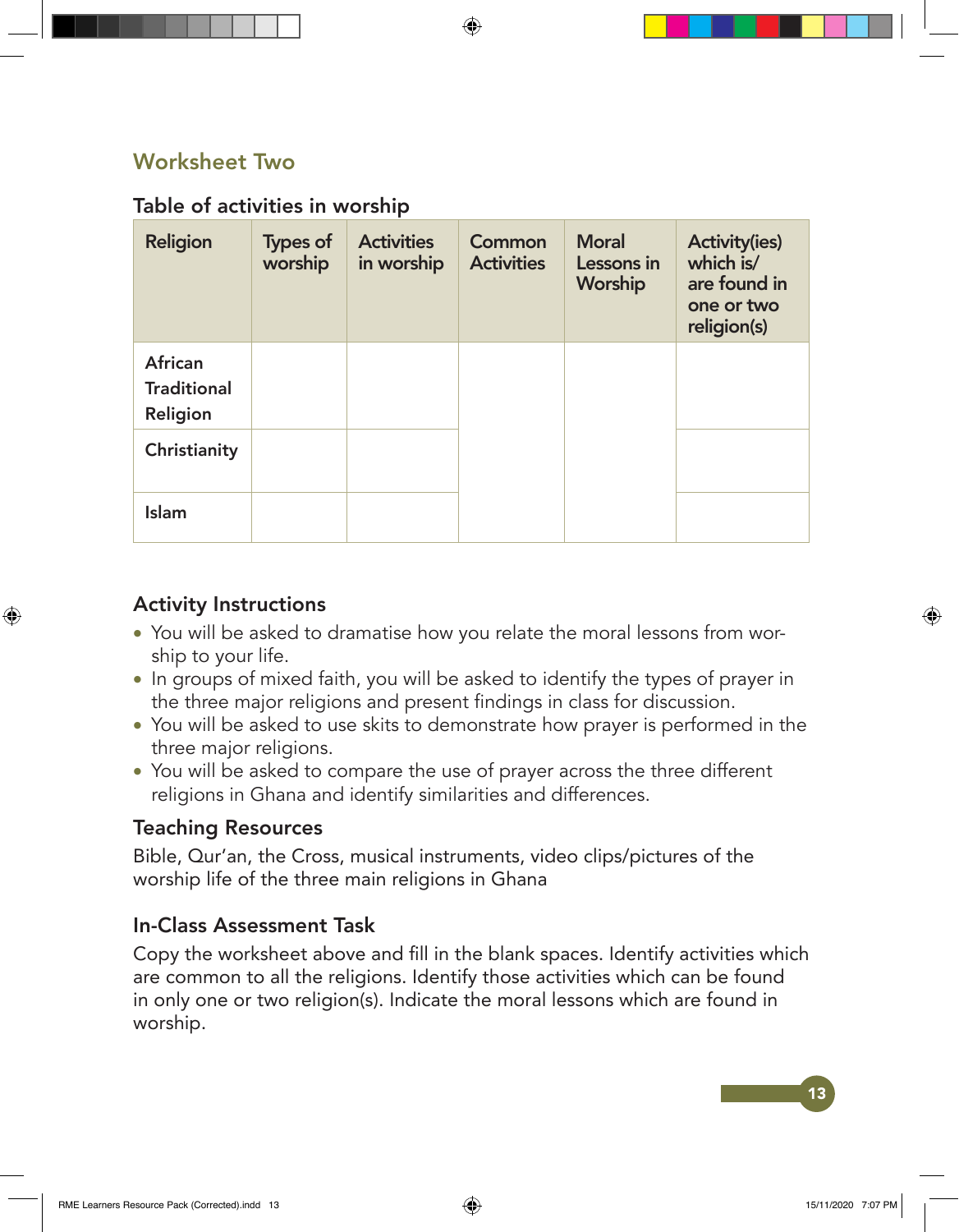#### Homework Task

• Consult a pastor/priest/Imam and parents to explain why we must be in constant touch with God? Present your work in class for discussion.

⊕

• Your teacher will put you into three groups. Each group will visit a place of worship of one of the three main religions in Ghana for an observation of prayer. You will present a report for a class discussion.

#### Go with a small note book and write notes on the following:

- i. What preparations do the people do before prayer?
- ii. How do they pray?
- iii. What do they say when they pray?
- iv. Do they use any items as part of prayer?
- **v.** How do they use the items?
- **vi.** Why do they use the items?
- vii. What body movements or signs do they make when praying?
- **viii.** Do you observe any expression on the faces of those praying, for example, happiness, sadness, showing regret?



⊕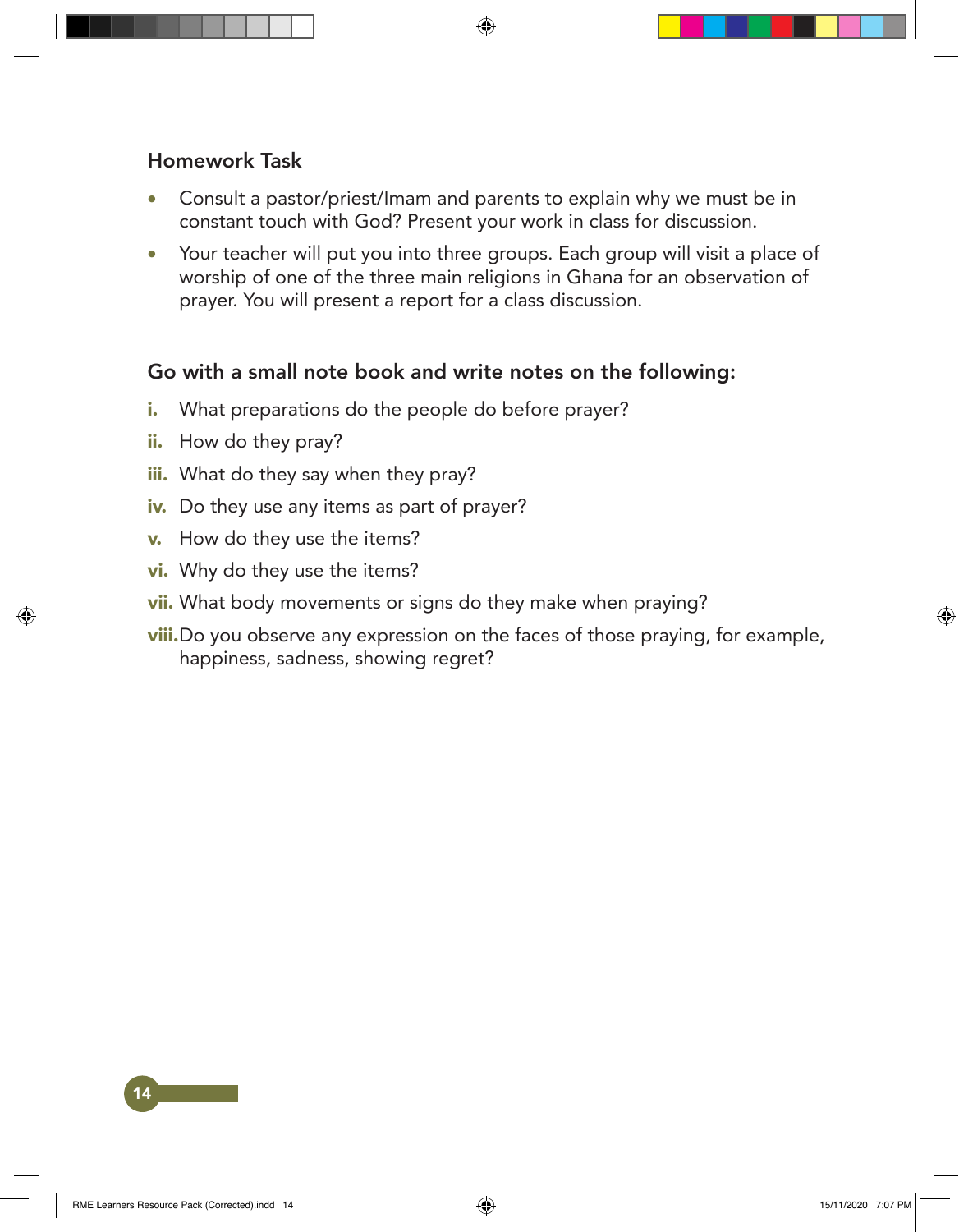## STRAND 3: THE FAMILY AND THE COMMUNITY

## Sub-Strand 1: The Family Systems

| Content<br>standard                                      | B7 3.1.1. Recognise the Importance of the Family<br><b>Systems</b>                                                                                                                                                                                                                                                                                                                                                                                                                                                                                                   |
|----------------------------------------------------------|----------------------------------------------------------------------------------------------------------------------------------------------------------------------------------------------------------------------------------------------------------------------------------------------------------------------------------------------------------------------------------------------------------------------------------------------------------------------------------------------------------------------------------------------------------------------|
| What you should<br>know already                          | You know members of your family such as your father, mother,<br>your siblings, your grandmother, grandfather, your aunties and<br>uncles.                                                                                                                                                                                                                                                                                                                                                                                                                            |
| What will you<br>learn? What skills<br>will you develop? | • You will learn about the meaning of family and the types<br>of families we have in Ghana; you will identify the role of<br>members of the family and explain some of the teachings of<br>the three main religions in Ghana on the family. Finally, you<br>will describe ways of promoting good relationships among<br>family members.<br>• You will also learn values such as patience, respect,<br>obedience, tolerance, transparent, accountability,<br>forgiveness and support to family members.<br>• You will learn some skills. Among them are listening and |
|                                                          | presentation skills; how to work with others to achieve goals<br>of a group; and skills and values you need when using the<br>internet.                                                                                                                                                                                                                                                                                                                                                                                                                              |
| Language and<br>vocabulary you<br>will need to use       | Nuclear Family, Extended Family, Kinsmen                                                                                                                                                                                                                                                                                                                                                                                                                                                                                                                             |

 $\bigoplus$ 



 $\bigoplus$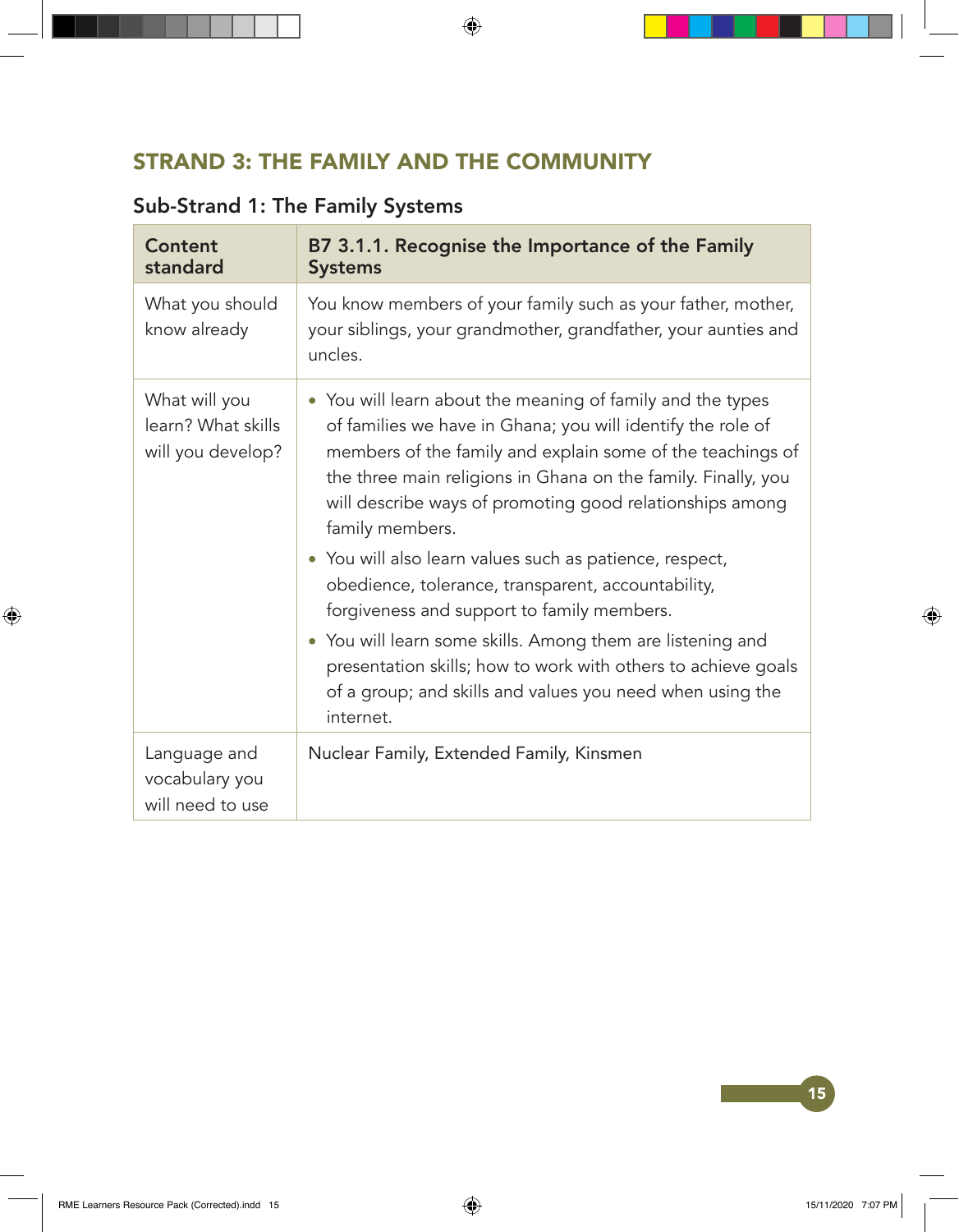| Ways to<br>extend your<br>understanding                      | With the help of your parents/guardians, create/draw a<br>$\bullet$<br>poster to show your family tree.<br>You will be asked to role play or dramatise how to pro-<br>$\bullet$<br>mote good relationships in the family.<br>Write down what you do to help your parents/guardians<br>$\bullet$<br>and the things they do for you in your daily diary. At the<br>end of one week write an essay on the topic 'The role of<br>my parents/guardians in my life and what I also do for<br>them'. |
|--------------------------------------------------------------|-----------------------------------------------------------------------------------------------------------------------------------------------------------------------------------------------------------------------------------------------------------------------------------------------------------------------------------------------------------------------------------------------------------------------------------------------------------------------------------------------|
| Things you<br>will need to<br>remember for<br>future lessons | • The family is a group of people related by blood, marriage<br>or adoption.<br>In Ghana, there are two types of family systems, the nuclear<br>$\bullet$<br>and the extended.<br>Different members of the nuclear and extended family play<br>different and important roles but there can be problems<br>with each type of family.<br>• All the religions in Ghana teach on the family and how to<br>maintain a healthy relationship in the family.                                          |
|                                                              | Good inter-personal relationships in the family help to<br>$\bullet$<br>promote a healthy family and a healthy society.                                                                                                                                                                                                                                                                                                                                                                       |



 $\equiv$ 

 $\bigoplus$ 

ı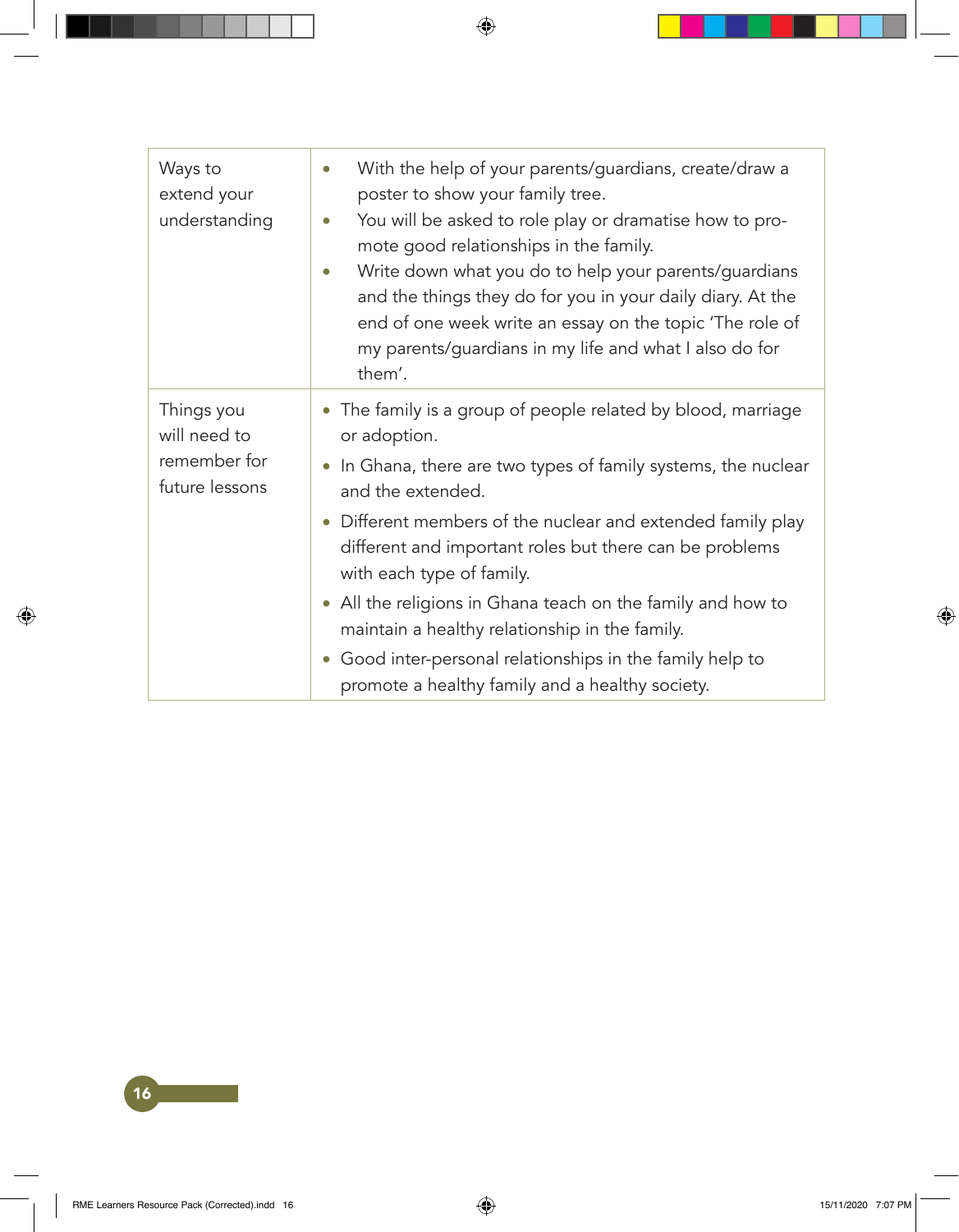#### Worksheet Three

| <b>Types of Family</b> | Role in the<br><b>Family</b> | <b>Advantages</b> | <b>Disadvantages</b> |
|------------------------|------------------------------|-------------------|----------------------|
| Nuclear Family         |                              |                   |                      |
| <b>Extended Family</b> |                              |                   |                      |

⊕

#### Activity Instructions

Your teacher will guide you to explain the meaning of family.

Your teacher will help you to use a sketch to demonstrate the role members of the family play in the family. After the sketch, your teacher will ask you to write an essay on the role members of the family play in the family.

#### Teaching Resources

- A chart of a family tree
- Video clips/pictures to depict nuclear and extended families

#### In-Class Assessment Task

⊕

Copy the worksheet above and complete each section giving as much detail and as many examples as possible.

#### Homework Task

Your teacher will put you into groups and ask you to find out at home why there is the need for family members to relate very well among themselves. You will present your findings in class for a discussion.

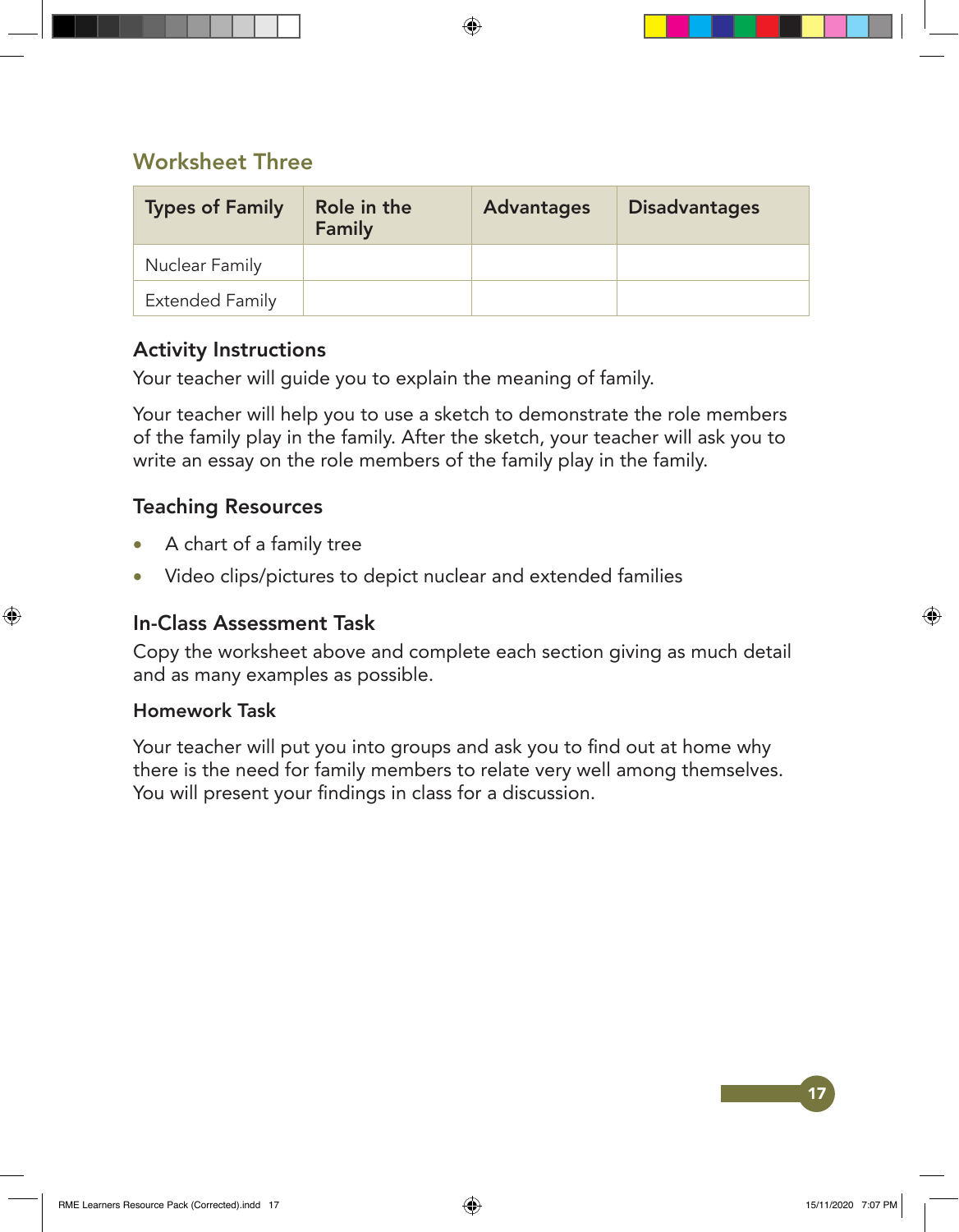## STRAND 4: RELIGIOUS LEADERS AND PERSONALITIES

 $\bigoplus$ 

## Sub-Strand 1: Religious Leaders

| <b>Content</b><br>standard                                  | B7 4. 1.1.1. Outline the mission and exemplary life of<br>Religious Leaders in the three major religions in Ghana                                                                                                                                                                                                                                                                                                                                                                                                                                                                                                                                                      |
|-------------------------------------------------------------|------------------------------------------------------------------------------------------------------------------------------------------------------------------------------------------------------------------------------------------------------------------------------------------------------------------------------------------------------------------------------------------------------------------------------------------------------------------------------------------------------------------------------------------------------------------------------------------------------------------------------------------------------------------------|
| What you<br>should know<br>already                          | You know the names of some religious leaders such as Jesus<br>Christ, Prophet Muhammad (PBUH) and Okomfo Anokye.                                                                                                                                                                                                                                                                                                                                                                                                                                                                                                                                                       |
| What will you<br>learn? What<br>skills will you<br>develop? | You will learn about the early life and call of the religious<br>$\bullet$<br>leaders of the three main religions. You will also learn<br>about their ministries and moral lessons in their life.<br>Among the values you will learn and apply in your life are<br>$\bullet$<br>humility, forgiveness, unity and selflessness.<br>You will also learn skills such as how to obtain information<br>$\bullet$<br>from the internet and the proper ways of behaving when<br>you are using the internet. You will also learn how to work<br>with others in a group, conflict management and some<br>skills that will help you to develop yourself and to be cre-<br>ative. |
| Language and<br>vocabulary you<br>will need to use          | Leaders, Call, Ministry, Mission, Exemplary Life, Personality                                                                                                                                                                                                                                                                                                                                                                                                                                                                                                                                                                                                          |
| Ways to<br>extend your<br>understanding                     | Go to the internet to watch movies on the lives of the<br>$\bullet$<br>religious leaders. Some of the movies are cartoons avail-<br>able at YouTube such as: Muhammad: The Last Prophet,<br>Amazing Stories about the Advice of Muhammad, The Life<br>of Jesus, The Birth of Jesus, Super Book Episode 9: The<br>Miracles of Jesus, The Golden Stooland The Legendary<br>Nana Yaa Asantewaa & The Golden Stool. Or read about<br>their lives from the scriptures or ask an elderly person                                                                                                                                                                              |

18

 $\bigoplus$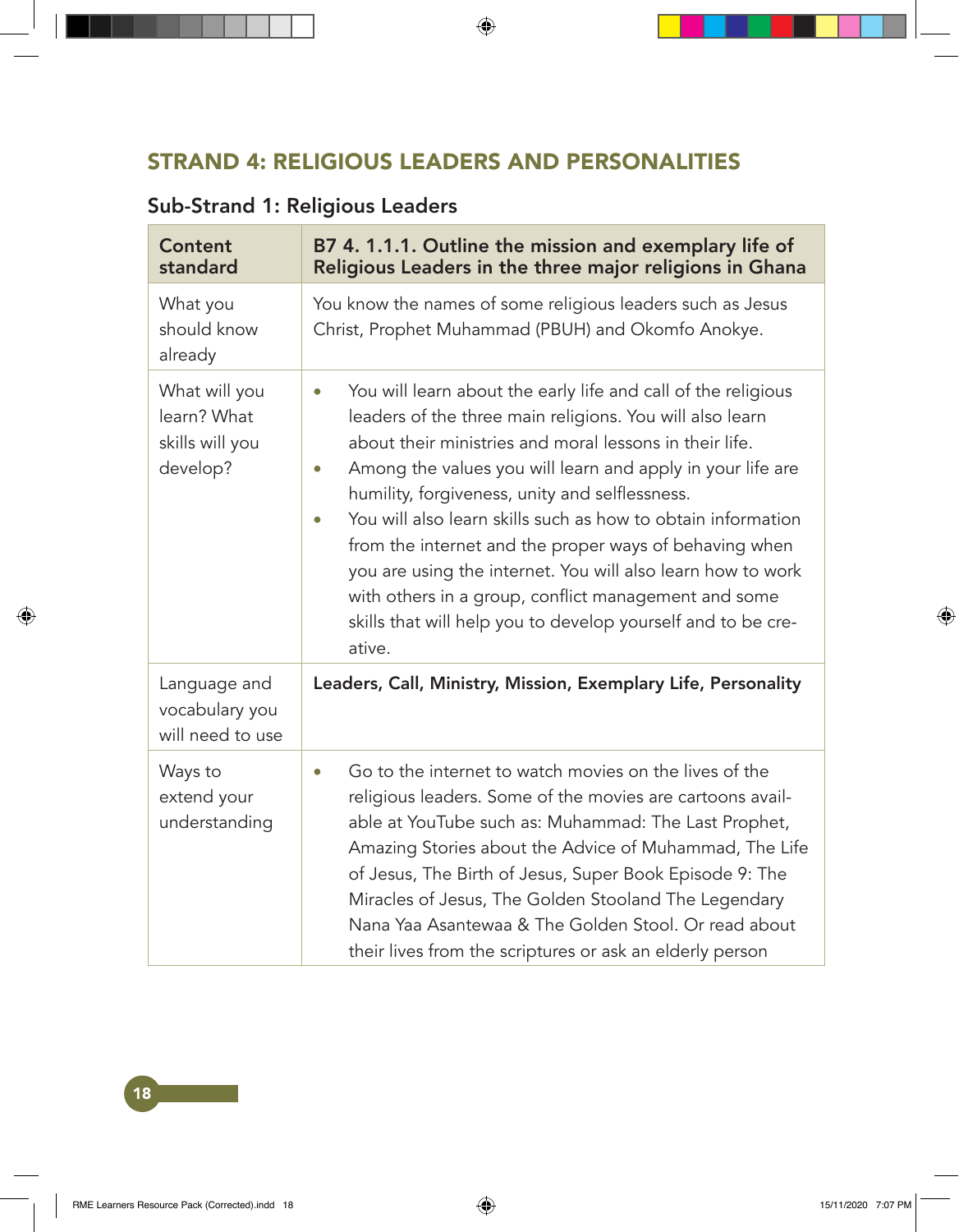|                                                              | about the life of a local religious leader. Write down what<br>$\bullet$<br>you like about the moral life of each one of them. Indicate<br>strategies you will use to copy aspects you admire about<br>their lives.<br>Write an essay to indicate the moral values learned from<br>$\bullet$<br>the Religious Leaders.<br>You will be divided into three groups, each group will pick<br>$\bullet$<br>one of the following and create a poster.<br>Key events of the latter part of the life of Jesus Christ<br>i.<br>ii.<br>Key events of the latter part of the life of Muhammad<br>(S.A.W.)<br>iii.<br>Key events of the life of one selected indigenous<br>religious leader. |
|--------------------------------------------------------------|----------------------------------------------------------------------------------------------------------------------------------------------------------------------------------------------------------------------------------------------------------------------------------------------------------------------------------------------------------------------------------------------------------------------------------------------------------------------------------------------------------------------------------------------------------------------------------------------------------------------------------------------------------------------------------|
| Things you<br>will need to<br>remember for<br>future lessons | There are important aspects in the early lives and calling of<br>$\bullet$<br>the religious leaders of the three main religions in Ghana.<br>Followers of a religion believe that God chooses the right<br>0<br>people to do His work on earth.<br>Through the ministries of different religious leaders, follow-<br>$\bullet$<br>ers of a faith believe that God reveals to humans how God<br>wants humans to behave. Religious leaders demonstrate<br>clear moral values. Following the lives and moral teachings<br>of religious leaders leads to good conduct.                                                                                                               |

19

 $\overline{a}$ 

 $\bigoplus$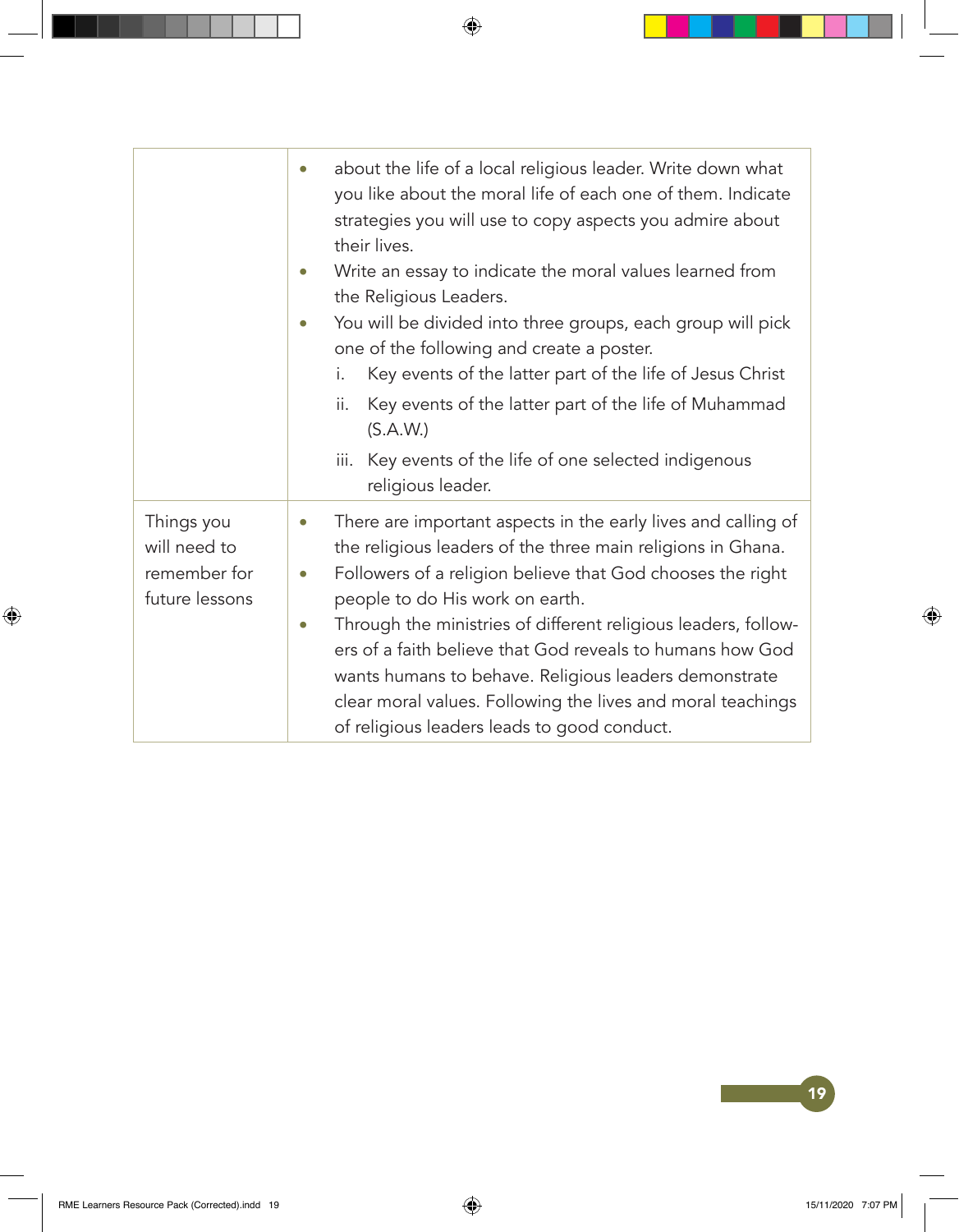#### Worksheet Four

| <b>Religious Leader</b>                 | <b>Call/Aspects of Ministry</b> | <b>Moral Lesson(s)</b> |
|-----------------------------------------|---------------------------------|------------------------|
| Indigenous Ghanaian<br>Religious Leader |                                 |                        |
| Jesus Christ                            |                                 |                        |
| Prophet Muhammad                        |                                 |                        |

⊕

#### Activity Instructions

Your teacher will help you to perform a sketch on the exemplary life of these religious leaders.

#### Teaching Resources

- Pictures/video clips, Bible (E.g. Matt.1,2,3 and 4; Lk.1,2,3,and 4; Matt.5-7; Matt.13:1-23; Mk.4:1-20; Lk.8:4-15; Lk.10:25-37; Lk.15:11-31) Qur'an (E.g. Q96:1-5; 16:90; 4:58; 17:23-24) and Oral Traditions
- With the use of the internet, find more information about the religious leaders.

#### In-Class Assessment Task

Copy the worksheet above and complete each section giving as much detail and as many examples as possible.

#### Homework Task

⊕

Your teacher will also ask you to write an essay on the topic 'How I will apply the exemplary life of one religious leader in my life'.

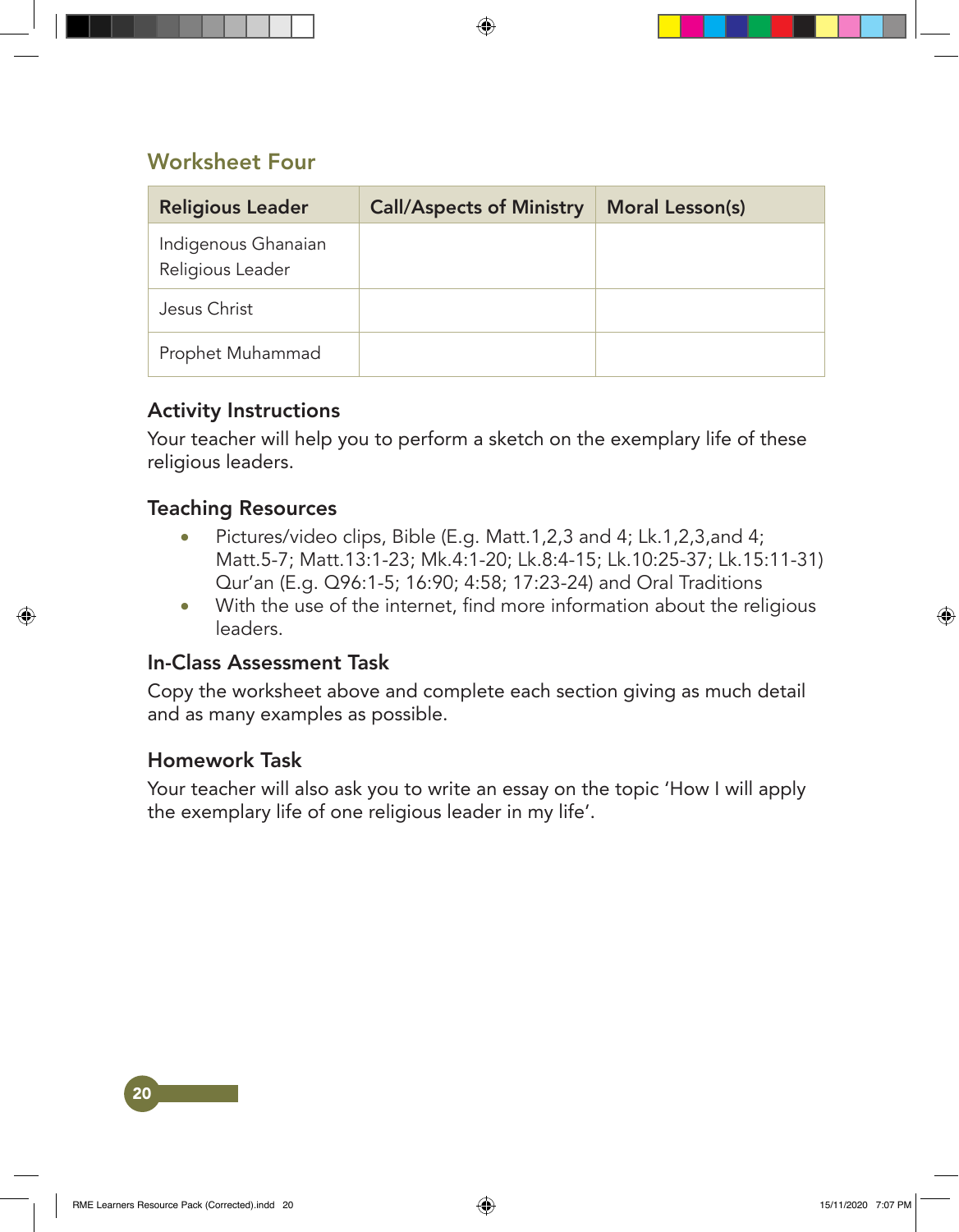## STRAND 5: ETHICS AND MORAL LIFE

## Sub-Strand 1: Manners and Decency

| Content<br>standard                                         | B7 5.1.1.1. Develop good manners and learn how to<br>apply them in their daily lives.                                                                                                                                                                                                                                                                                                                                                                                                                                                                                                                                                                                                                                                                                                                                                                            |
|-------------------------------------------------------------|------------------------------------------------------------------------------------------------------------------------------------------------------------------------------------------------------------------------------------------------------------------------------------------------------------------------------------------------------------------------------------------------------------------------------------------------------------------------------------------------------------------------------------------------------------------------------------------------------------------------------------------------------------------------------------------------------------------------------------------------------------------------------------------------------------------------------------------------------------------|
| What you should<br>know already                             | In the home sometimes when you behave very well your<br>parents become happy and say, 'You are a good person'.<br>Sometimes, however, you are punished for certain behaviours.                                                                                                                                                                                                                                                                                                                                                                                                                                                                                                                                                                                                                                                                                   |
| What will you<br>learn? What<br>skills will you<br>develop? | You are going to learn about behaviours considered to be<br>good manners in society and discuss the importance of good<br>manners, chastity and decency. You will also learn the reasons<br>why you should live a chaste life and discuss the teachings of<br>the three main religions on manners, decency and chastity.<br>You will learn about values such as obedience, respect,<br>tolerance and humility and how to make these part of your life.<br>You will learn skills such as critical thinking; how to identify<br>yourself with your culture and be part of the global world, and<br>personally develop yourself by having the ability to set and<br>maintain your personal standards and values. Another skill you<br>will learn is how to obtain information from the internet and<br>the proper ways of behaving when you are using the internet. |
| Language and<br>vocabulary you<br>will need to use          | Manners, Decency, Chastity                                                                                                                                                                                                                                                                                                                                                                                                                                                                                                                                                                                                                                                                                                                                                                                                                                       |

21

RME Learners Resource Pack (Corrected).indd 21 15/11/2020 7:07 PM

 $\bigoplus$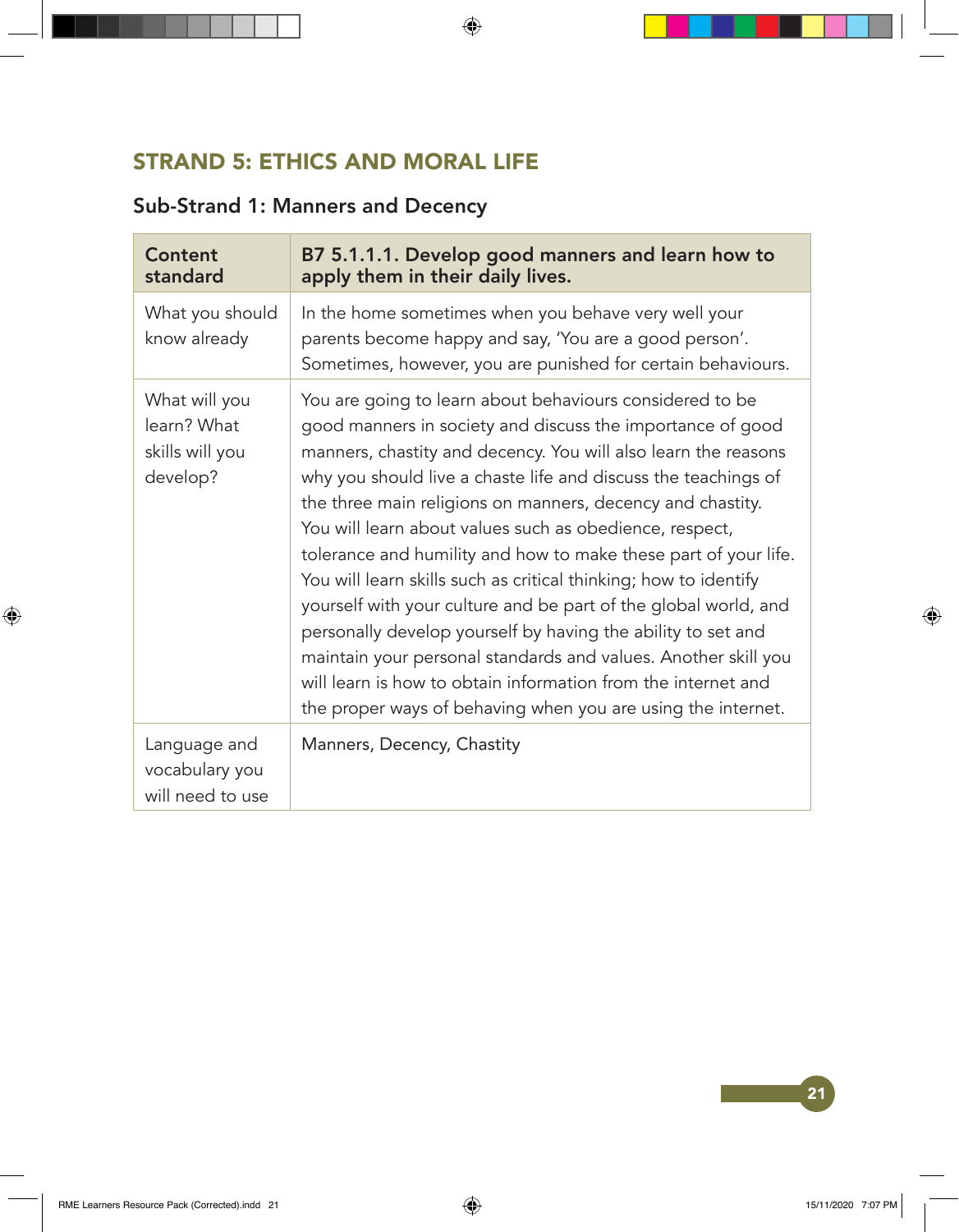| Ways to<br>extend your<br>understanding                      | Ask your pastor/imam/your Sunday school teacher/your<br>parents/an elderly person to give you passages in the Bible<br>or Quran or oral traditions that talk about good manners and<br>decency. You can also find such passages and oral traditions<br>on the internet. Every day, read one passage or oral tradition<br>and discuss it with your friends on how you can make the<br>good behaviour part of your life.<br>• Role play with your friends what to say if someone gives<br>them a gift or if you offend another friend. "What would you<br>do if? |
|--------------------------------------------------------------|----------------------------------------------------------------------------------------------------------------------------------------------------------------------------------------------------------------------------------------------------------------------------------------------------------------------------------------------------------------------------------------------------------------------------------------------------------------------------------------------------------------------------------------------------------------|
| Things you<br>will need to<br>remember for<br>future lessons | Manners and decency refer to behaviours acceptable in a<br>$\bullet$<br>society.<br>The teachings of decency and good manners may be seen<br>$\bullet$<br>as an outmoded way of life coming from the older genera-<br>tion but they are very important today as there were years<br>back.<br>Living a decent and chaste life leads to personal and soci-<br>$\bullet$<br>etal development.                                                                                                                                                                     |



 $\bigoplus$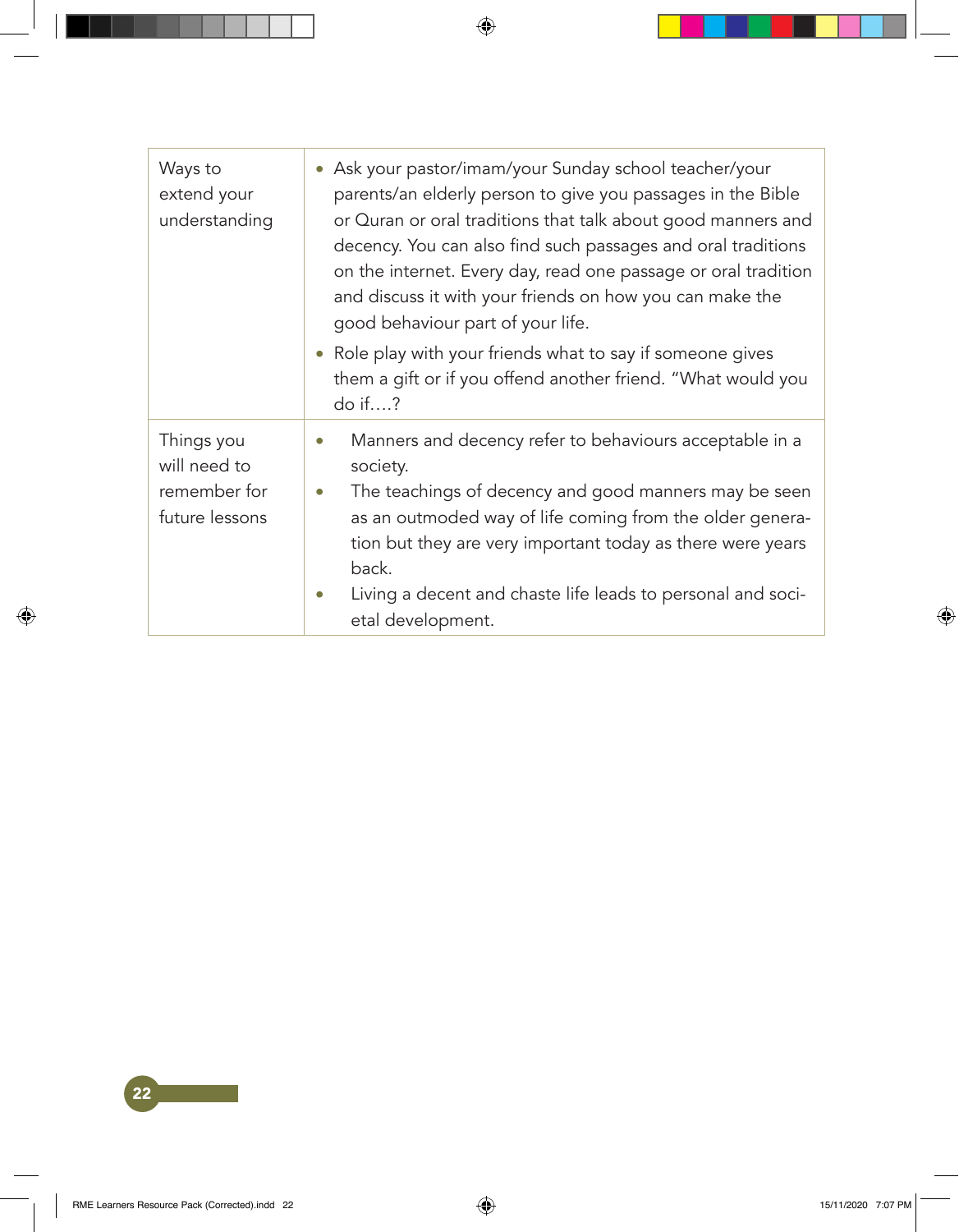#### Worksheet Five

#### Complete the sentences below. Explain the following terms: Chastity: ……………………………………………………………………....…............... Manners: ……………………………………………………………………....…………… Decency: ……………………………………………………………………....…………… What would I do/say if …................................................................................…? I wrongly accuse my friend ……………………………………………………….…….. I enter someone's house ………………………………………………………………… I find a lost item ……………………………………………………………..……….…… I open a door and someone is immediately following me …………………...……. Someone gives me a gift ......…………………………………………………………… I am sitting in a seat on a bus and an elderly person/pregnant lady has no place to sit ...………………………………………………………………………………. A friend is hungry and I have enough food .…………………………………………. I need something which belongs to another person ………………..……………… I accidentally bump or run into another person……………………………………... I do something wrong…………………………………………………………....………. I am going down the stairs and an elderly person is coming up …….…………… ……………………………………..............................................………….…………...

#### Activity Instructions

⊕

Your teacher will guide you to act a short play with the title 'It pays to be good mannered'. After wards, you will discuss the play in class.

#### Teaching Resources

- Video clips/pictures to show acts of decency, chastity and good manners.
- Use the internet to find more information on decency, chastity and good manners. There are interesting cartoons on decency/good manners at You-Tube.

#### In-Class Assessment Task

Copy the worksheet above and complete each section giving as much detail and as many examples as possible.

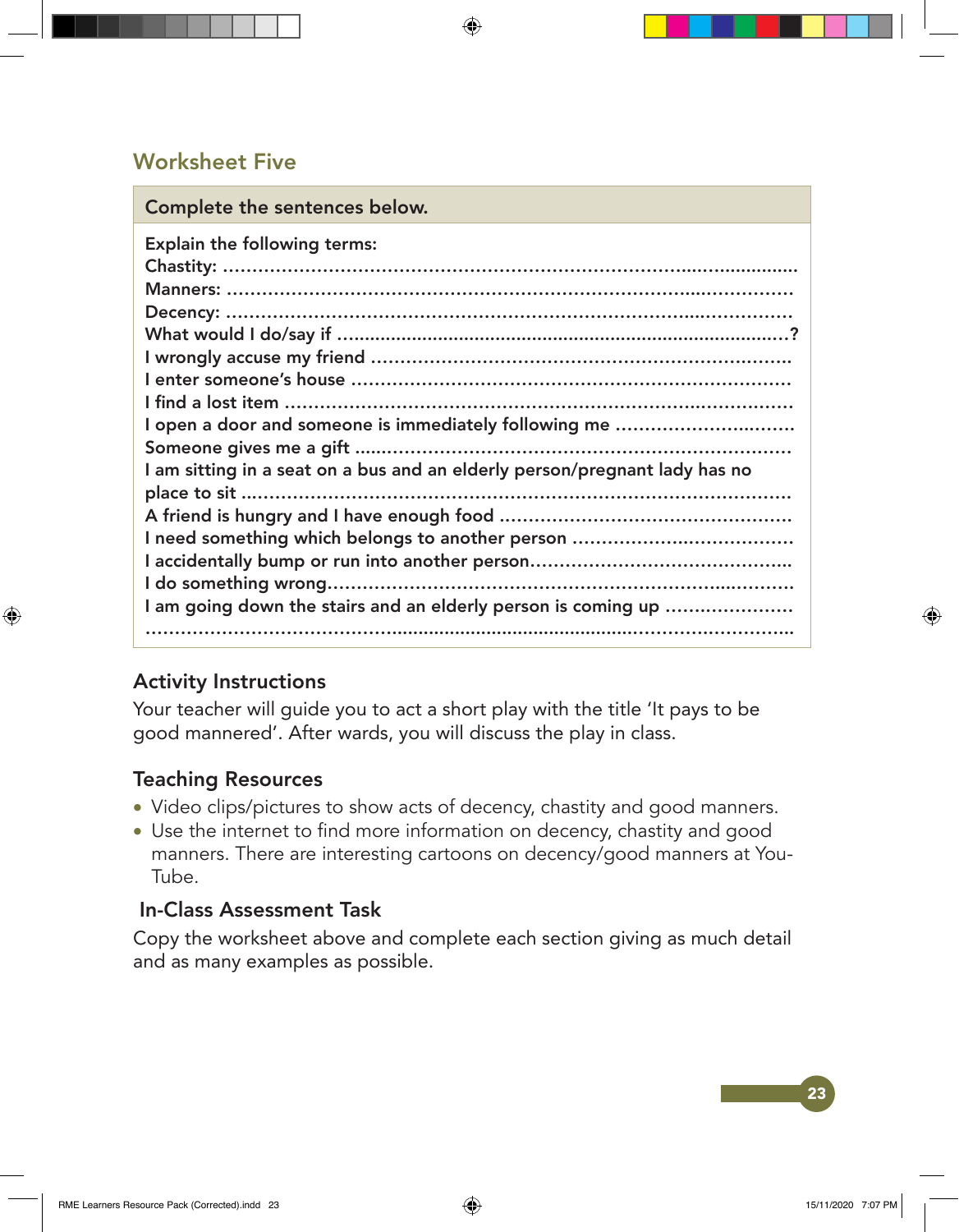#### Homework Task

Use the internet to find more information on decency, chastity and good manners. Or do a research in your community on decency, chastity and good manners. Use the information to do the work below.

 $\bigcirc$ 

Examples of good manners and why they are important. Provide as many examples as you can

| Examples of good manners | Reasons why it is important |
|--------------------------|-----------------------------|
|                          |                             |
| 2.                       |                             |
|                          |                             |
|                          |                             |

4. Etc.

⊕

Your teacher will ask you to write an essay on the topic 'How can we live a descent life' and present the essay in class for discussion.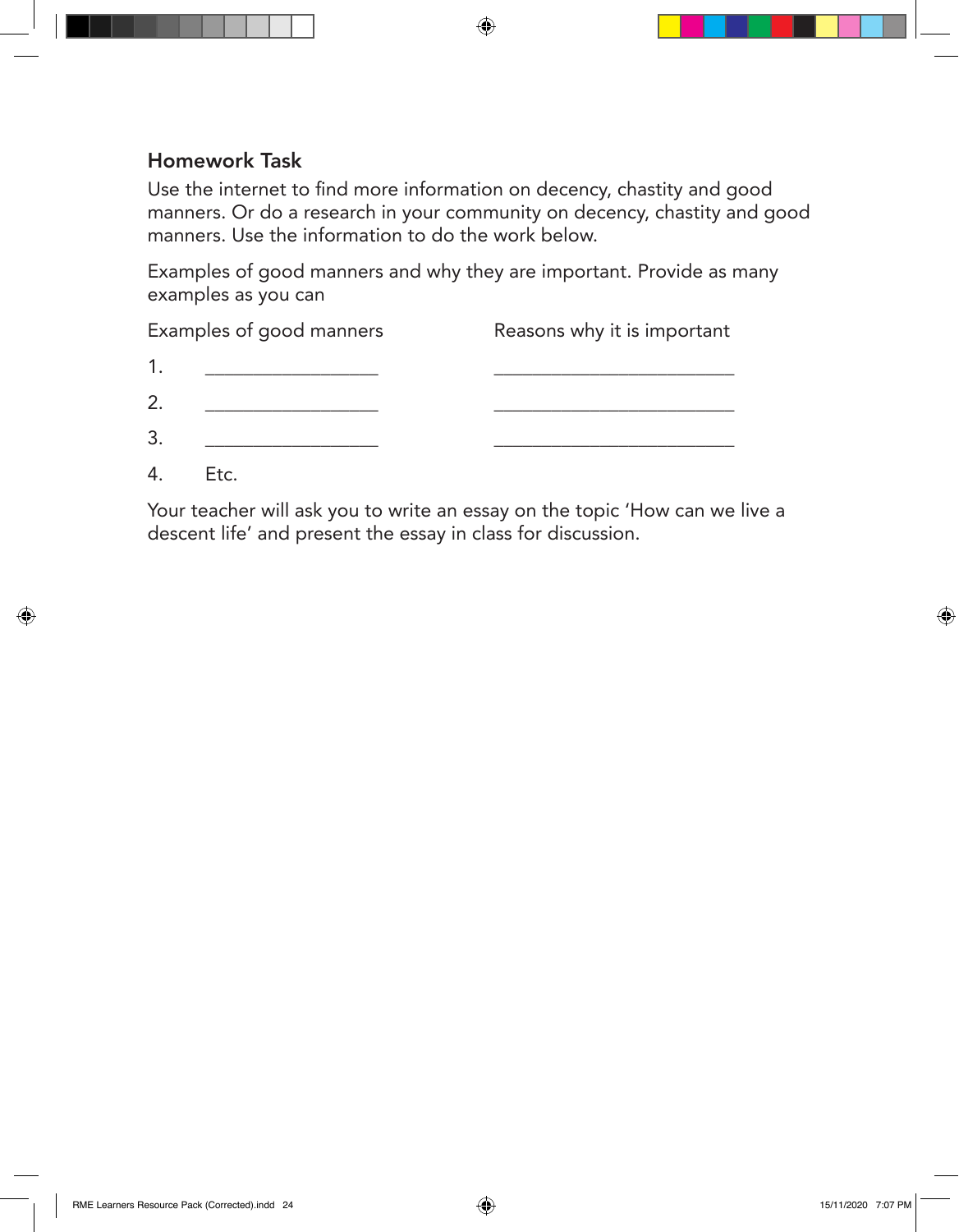## STRAND 6: RELIGION AND ECONOMIC LIFE

## Sub-strand 1: Work and Entrepreneurship

| Content                                                  | B7 6.1.1: Cultivate the need for hard work and                                                                                                                                                                                                                                                                                                                                                                                                                                                                                                                                                                                                                                                                                                                                               |
|----------------------------------------------------------|----------------------------------------------------------------------------------------------------------------------------------------------------------------------------------------------------------------------------------------------------------------------------------------------------------------------------------------------------------------------------------------------------------------------------------------------------------------------------------------------------------------------------------------------------------------------------------------------------------------------------------------------------------------------------------------------------------------------------------------------------------------------------------------------|
| standard                                                 | develop the spirit of entrepreneurship                                                                                                                                                                                                                                                                                                                                                                                                                                                                                                                                                                                                                                                                                                                                                       |
| What you should<br>know already                          | You know the work your parents/guardians do. You also know<br>that there are professions such as teaching, nursing, carpentry<br>and farming.                                                                                                                                                                                                                                                                                                                                                                                                                                                                                                                                                                                                                                                |
| What will you<br>learn? What skills<br>will you develop? | You will understand the meaning of work and<br>entrepreneurship and learn the reasons why work is important<br>from the ethical teachings of the three main religions. You<br>will also learn the steps to take to become a successful<br>entrepreneur and reasons why there is the need to become<br>an entrepreneur.<br>The values you will learn include hard work, co-operation,<br>financial management, planning, time management, financial<br>independence and respect for different types of work.<br>You will also learn some skills. They include listening and<br>presentation, creativity, critical thinking and personal<br>development. You will also learn about the effect of<br>globalisation on culture and develop skills to resist the bad<br>aspects of globalisation. |
| Language and                                             | Entrepreneurship, Economics, Work, Financial Management,                                                                                                                                                                                                                                                                                                                                                                                                                                                                                                                                                                                                                                                                                                                                     |
| vocabulary you                                           | Planning, Time Management, Financial Independence,                                                                                                                                                                                                                                                                                                                                                                                                                                                                                                                                                                                                                                                                                                                                           |
| will need to use                                         | Globalisation                                                                                                                                                                                                                                                                                                                                                                                                                                                                                                                                                                                                                                                                                                                                                                                |

25

 $\bigoplus$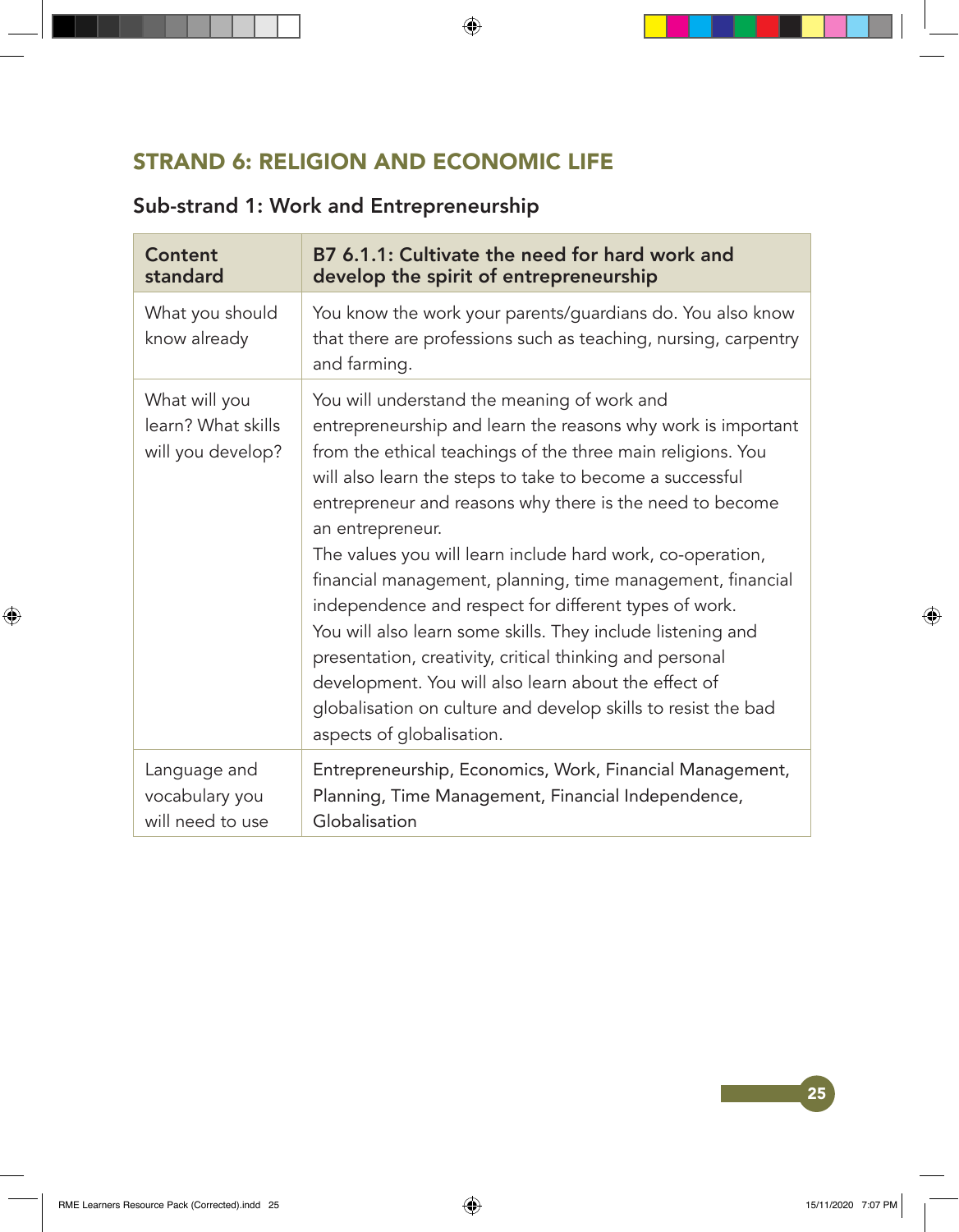| Ways to<br>extend your<br>understanding                      | Identify any craft you love doing in Career Technology<br>and in Creative Art and Design. Ask your parents/guard-<br>ians to buy some of the items used to make the craft.<br>Make some of the craft and with the help of your par-<br>ents/guardians sell them to get your own money to make<br>more for sale. Discuss with your parents/guardians how<br>you should save the money.<br>In case you cannot raise enough money, you can partner<br>$\bullet$<br>with some of your friends to do it. |
|--------------------------------------------------------------|-----------------------------------------------------------------------------------------------------------------------------------------------------------------------------------------------------------------------------------------------------------------------------------------------------------------------------------------------------------------------------------------------------------------------------------------------------------------------------------------------------|
| Things you<br>will need to<br>remember for<br>future lessons | God wants humans to work hard to take care of our-<br>$\bullet$<br>selves, our families and the needy in society.<br>There are various types of work and each work is import-<br>$\bullet$<br>ant.<br>Being an entrepreneur gives financial independence and<br>$\bullet$<br>creates employment.<br>To be an entrepreneur, one needs to plan and make<br>$\bullet$<br>good use of time and money.                                                                                                   |



 $\bigoplus$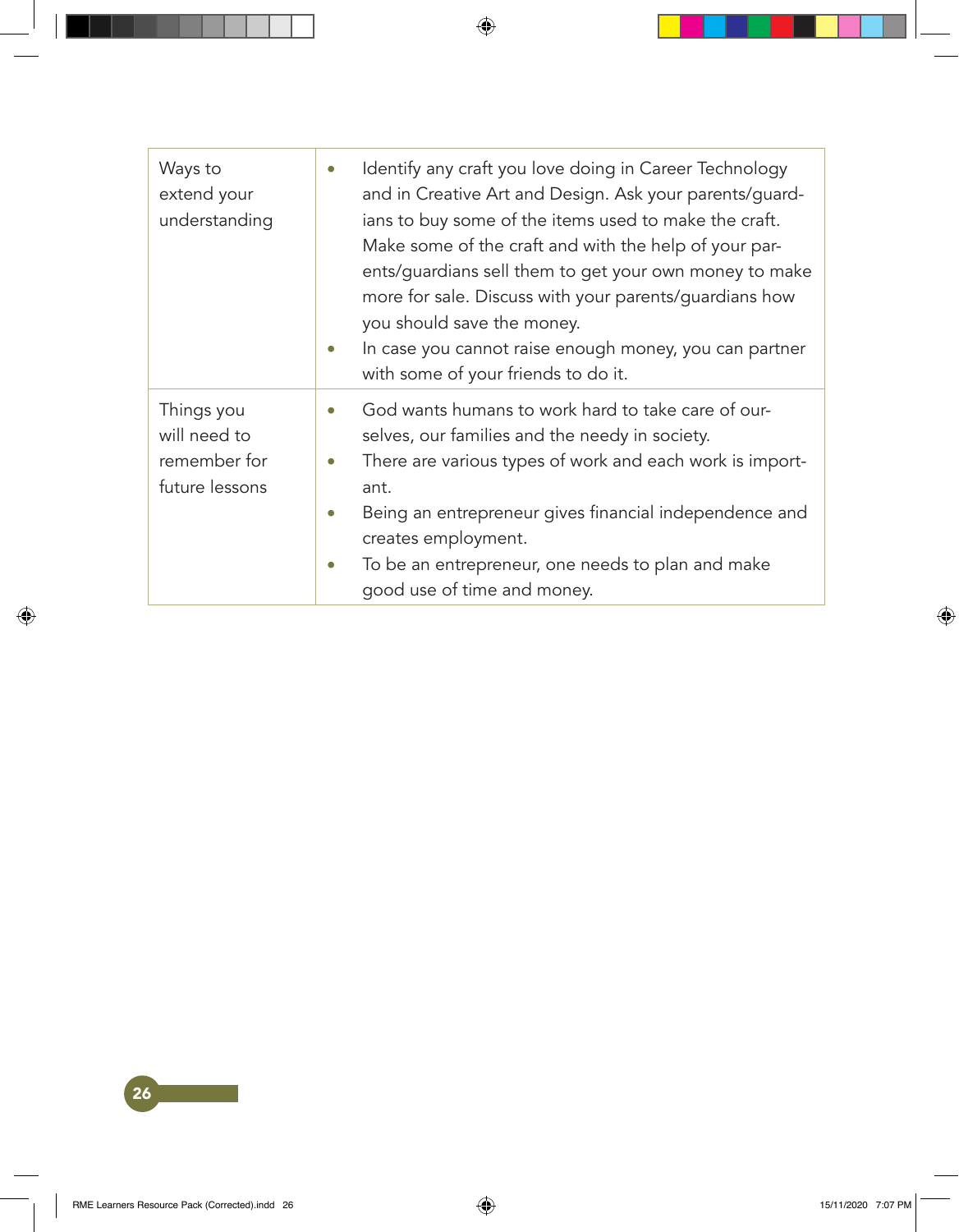#### Worksheet Six

| <b>Types of Work</b>                 | <b>Examples</b> |
|--------------------------------------|-----------------|
| Domestic                             |                 |
| Community                            |                 |
| School                               |                 |
| Work for livelihood/<br>Occupational |                 |
| Religious work                       |                 |

◈

- • Who is an entrepreneur? ......................................................................................
- State five reasons why is it important for a person to become an entrepreneur? .....................................................................................................
- List the steps to take to be an entrepreneur.
	- 1. …………………………………………….
	- 2. ……………………………………………
	- 3. ……………………………………………
	- 4. Etc.

⊕

#### Activity Instructions

Your teacher would either bring an entrepreneur to your class or ask you to visit them to discuss their work with you.

#### Teaching Resources

Pictures of various types of work; the internet to look for various professions and what each does and to learn more on entrepreneurship; a successful local entrepreneur or a case study material of a successful entrepreneur for the purpose of analysing how the entrepreneur went about setting up their business; Bible and Qur'an.



 $\Leftrightarrow$